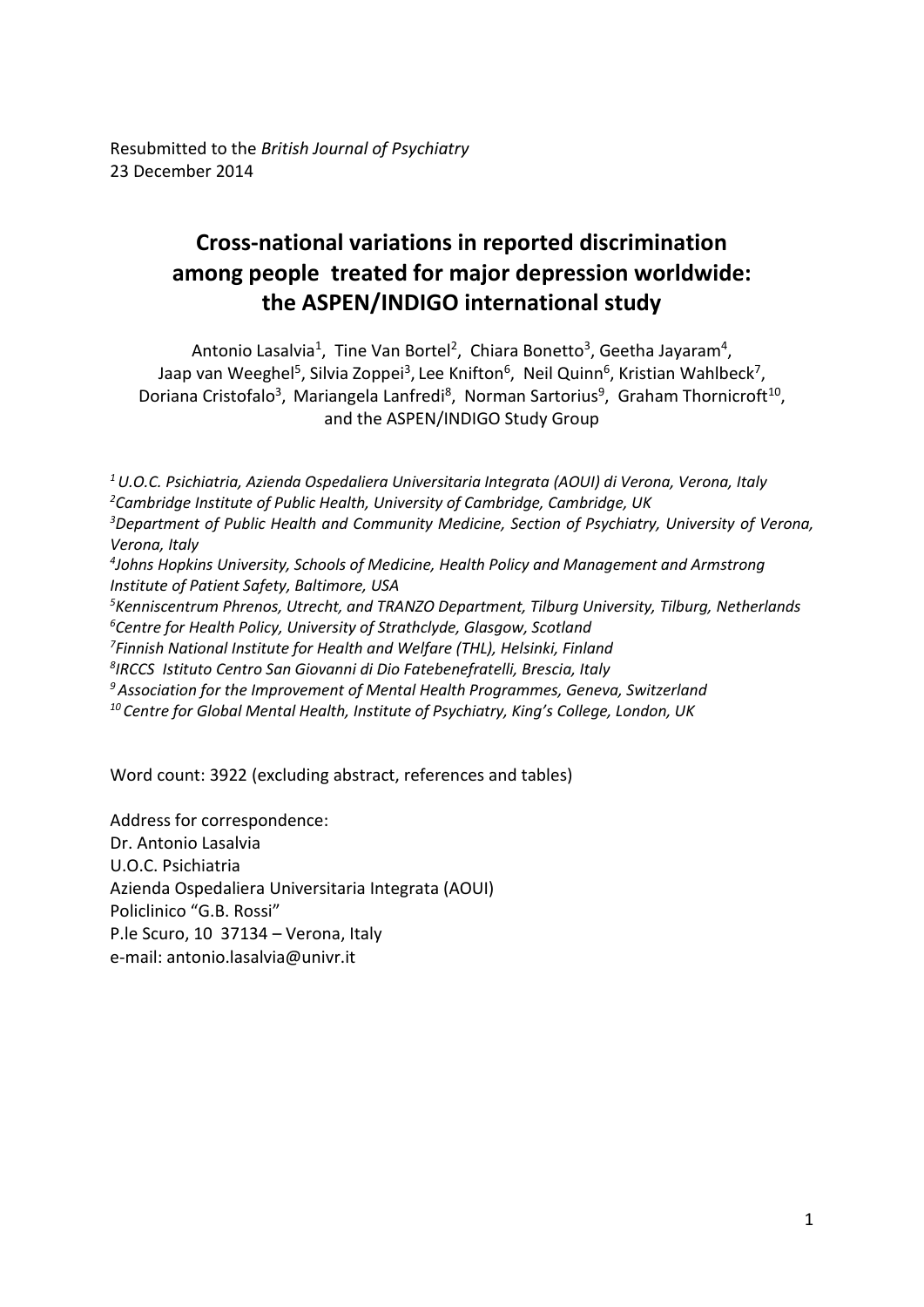### **ABSTRACT**

**Background.** No study has so far explored differences in discrimination reported by people with Major Depressive Disorder (MDD) across countries and cultures.

**Aims.** In people with MDD: to (1) compare reported discrimination across different countries; (2) explore the relative weight of individual and contextual factors in explaining levels of reported discrimination.

**Method.** Cross-sectional multisite international survey (34 countries worldwide) on 1082 people with MDD. Experienced and anticipated discrimination were assessed by the Discrimination and Stigma Scale (DISC). Countries were classified according to their level of Human Development Index (HDI). Multilevel negative binomial and Poisson models were used.

**Results.** People living in 'very high HDI' countries reported higher discrimination than those in 'medium/low HDI' countries. Variation in reported discrimination across countries was only partially explained by individual-level variables. The contribution of country-level variables was significant for anticipated discrimination only.

**Conclusions.** Contextual factors play an important role in anticipated discrimination. Country-specific interventions should be implemented to prevent discrimination towards people with MDD.

# **Declaration of interest**. None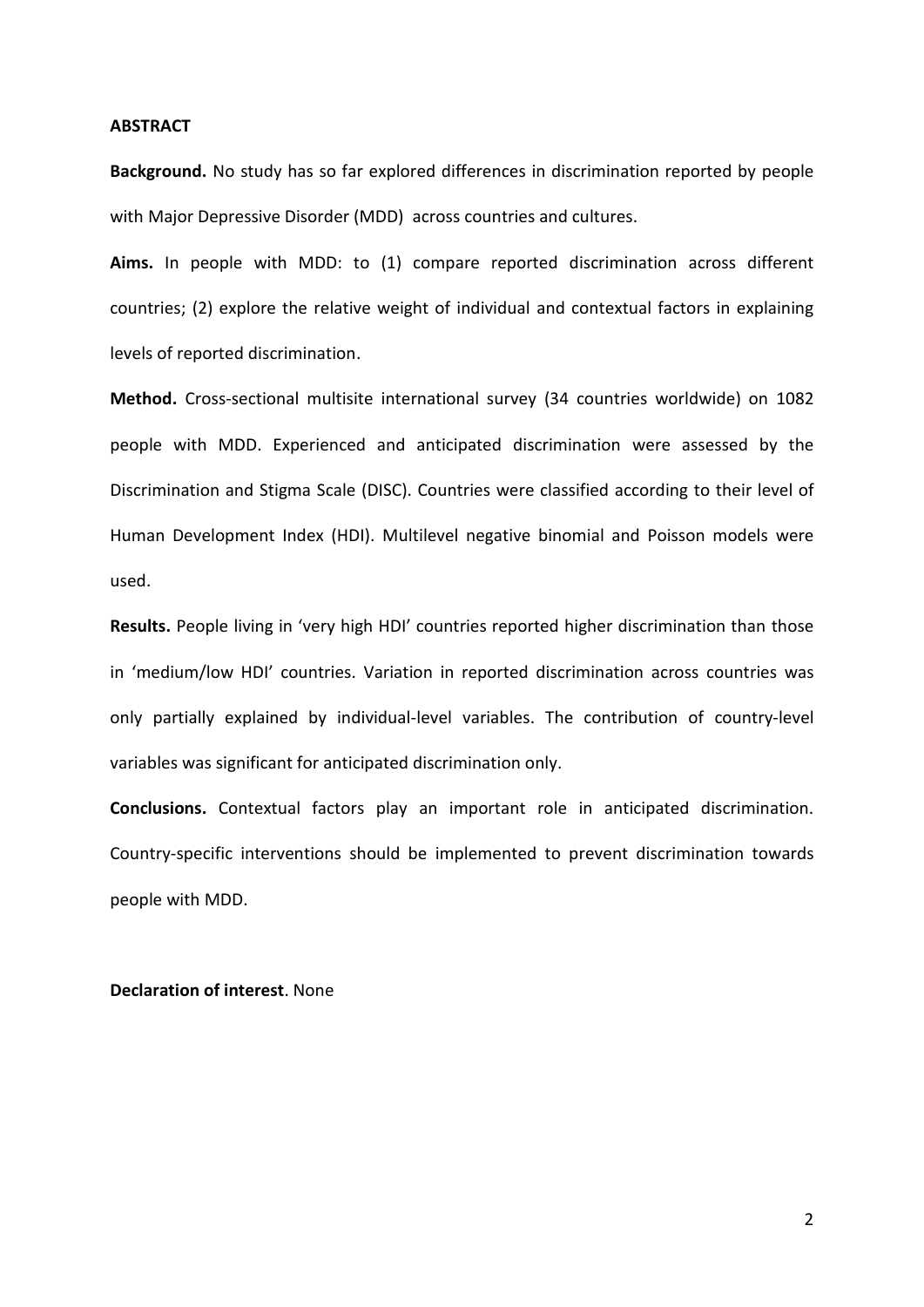#### **INTRODUCTION**

Major depression is the second leading cause of global disability in the world and the eleventh leading cause of global burden<sup>1</sup>. Although a number of effective treatments are currently available, fewer than half of people with depression worldwide receive adequate care<sup>2</sup>. Among barriers to treatment, stigma and discrimination related to mental disorders play a crucial role<sup>3</sup>.

Mental ill-health discrimination is universally experienced and influences many aspects of people's lives: it represents a barrier to social integration, it limits life opportunities and negatively impacts help-seeking behaviour; it produces changes in feelings and attitudes for both patients (lower self-esteem, poorer self-care, and social withdrawal) and their family members (feelings of guilt, shame, despair)<sup>4</sup>.

Although the literature shows that participants in studies across the world express largely similar types of expectations and experiences of mental ill-health discrimination, some cultural specificities do exist<sup>5,6</sup>. Empirical evidence demonstrates differences in symptom expression and understanding of illness, and cultural influences have been noted in care seeking and public acceptance of the illness <sup>7,8</sup>.

However, findings from studies in different cultural contexts are difficult to compare, since research in this field has been conducted by using inconsistent and/or heterogeneous methodologies. Moreover, a considerable amount of information comes from research conducted among ethnic minorities living in western countries, such as the USA  $9-11$  or the UK<sup>12</sup>, rather than on populations living in their own countries. In addition, cross-cultural research has mainly addressed stigma related to schizophrenia<sup>13,14</sup> or mental disorders in general<sup>15,16</sup>, rather than depression specifically. Still, a few studies have shown that this latter condition has better public acceptance than schizophrenia<sup>6,17,18</sup>; it could therefore be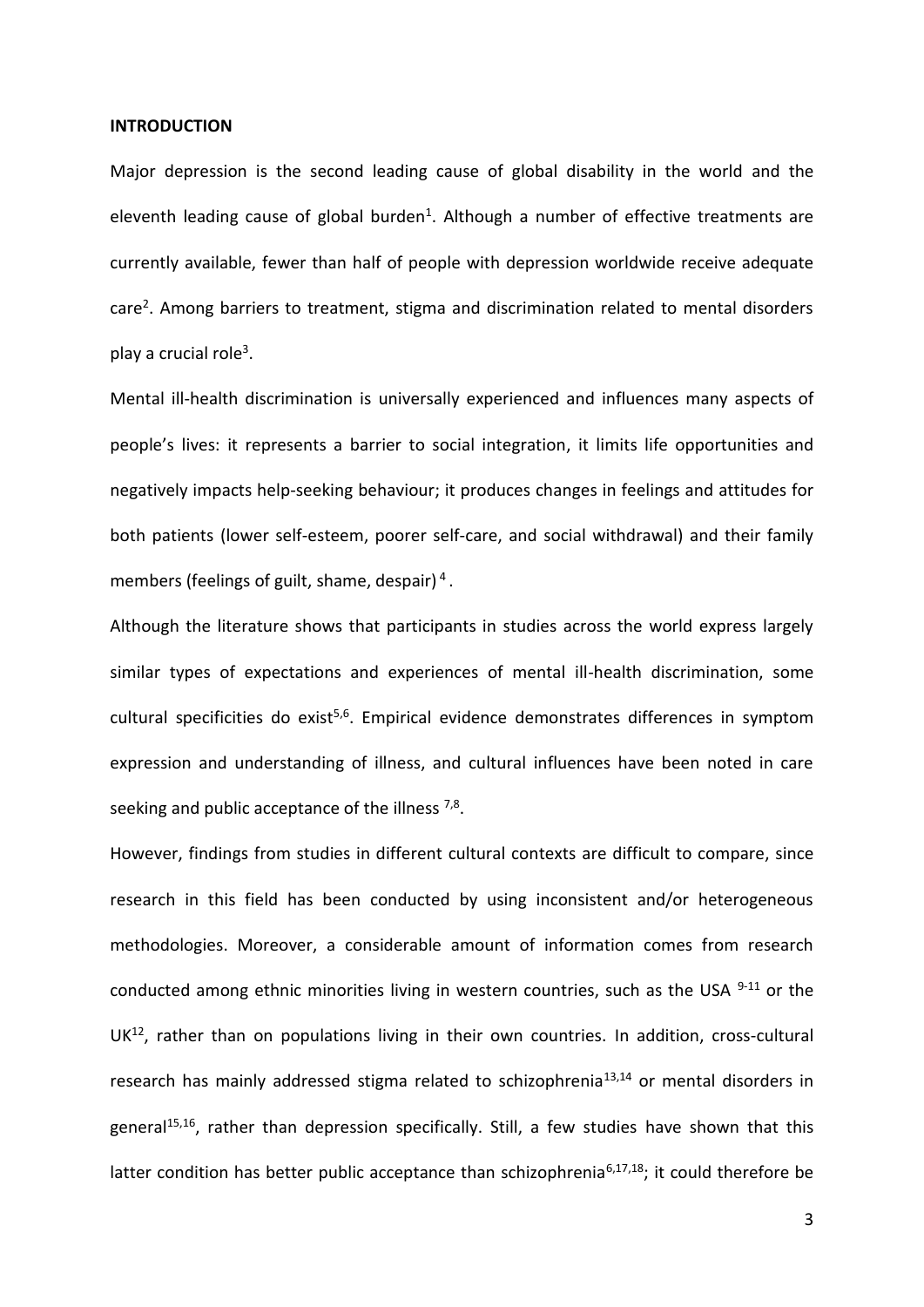expected that some specificities in depression-related stigma may exist. Further, crosscultural research in this field has generally focused on attitudes of the general population towards mental disorders or people suffering from mental disorders<sup>10,16,19,20</sup>, rather than on the ways in which behavioral consequences of stigma (discrimination) are experienced by people with depression<sup>21</sup>. Finally, the few existing cross-national comparative studies on stigma and discrimination related to depression have been carried out in western countries only $2^{2-24}$ .

To fill these knowledge gaps, the present explanatory study was undertaken which aims, for people with Major Depressive Disorder (MDD), to: (1) compare reported discrimination across different countries in the world; and (2) explore the relative weight of individual and contextual factors in explaining levels of reported discrimination.

#### **METHOD**

#### **Design**

Data were collected within the frame of the EU-funded ASPEN (Anti Stigma Programme European Network) study, which was nested within the larger INDIGO-Depression (International Study of Discrimination and Stigma for Depression) research network. Full details on the ASPEN/INDIGO-depression study are given elsewhere<sup>25</sup>. Overall, 40 sites in 34 countries worldwide were included [Africa: Egypt, Morocco, Nigeria (4 sites), Tunisia; America: Brazil, Canada, Venezuela. Asia: India, Japan, Malaysia, Pakistan, Sri Lanka, Taiwan. Europe: Belgium, Bulgaria, Croatia, Czech Republic, Finland, France, Germany, Greece, Hungary, Italy (2 sites), Lithuania, Netherlands, Portugal, Romania, Serbia, Slovakia, Slovenia, Spain, Turkey, United Kingdom (2 sites); Oceania: Australia].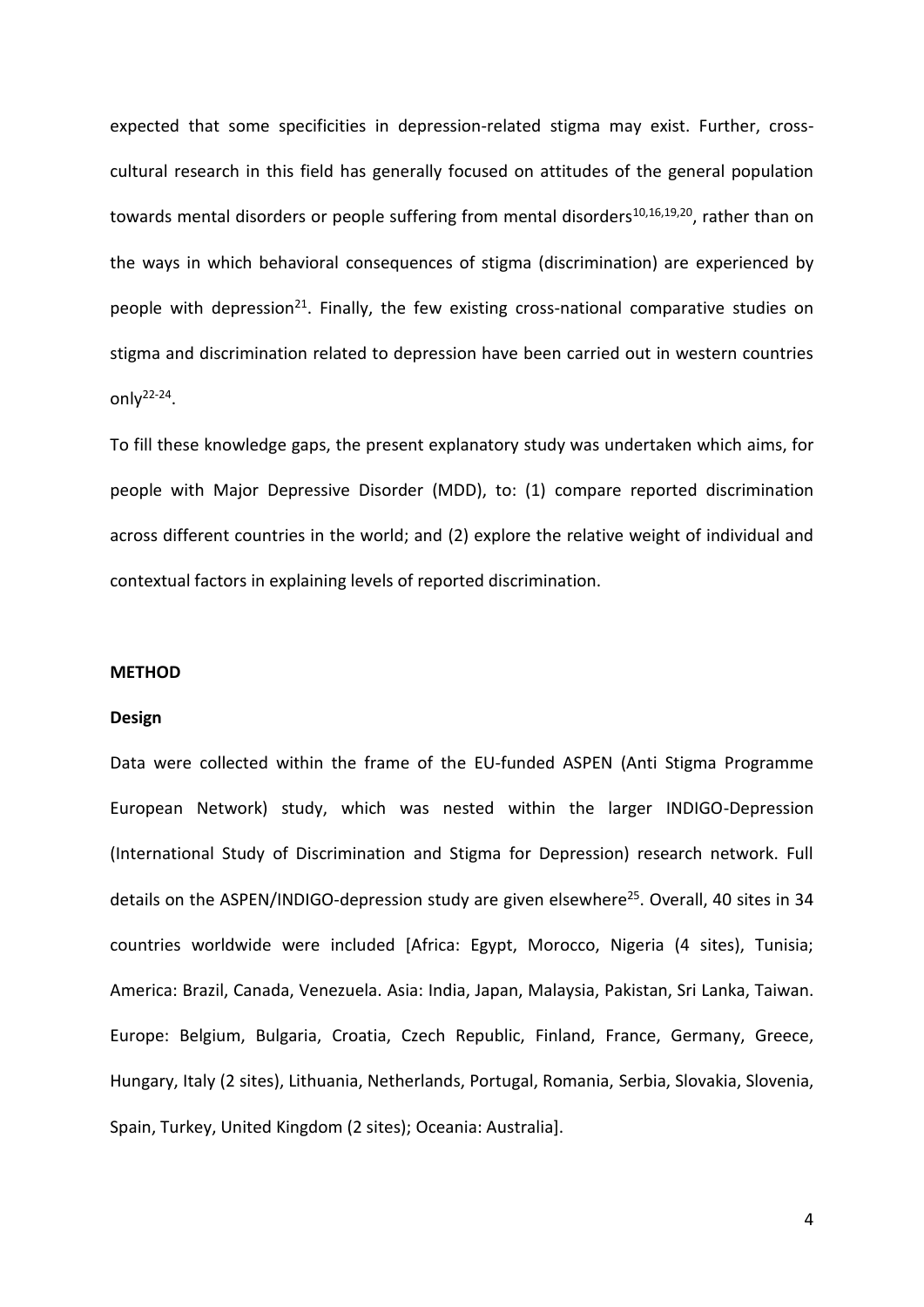# **Participants**

This was intentionally a pragmatic study<sup>25</sup> in which many low- and middle-income countries were included who participated using only locally available resources as no external grant provision was available. Within centres, site directors were asked to identify a minimum of 25 participants who were, in their judgment, reasonably representative (as a group) of all people with a diagnosis of MDD attending specialist mental health services (either outpatient or day-care in both the public and private sectors in the local area). The minimum number of 25 for each site was defined for feasibility issues, particularly for non European sites with no grant support. This method, used in our previous schizophrenia study<sup>26</sup>, was intended to allow local staff to take into account the specific local service configuration and to draw participants from the whole range of appropriate local services. Staff in each site ensured that the sample had a spread across adult age range [young people (18-25), working years (25-65), older adults (≥65)] and clear representation of female participants as MDD is twice as prevalent in women as men. Inclusion criteria were: (i) clinical diagnosis of MDD (single episode or recurrent) according to DSM-IV-TR criteria during the previous 12 months (diagnosis had been made by patients' treating clinicians at the time of treatment contact and was not reassessed at the time of study recruitment); (ii) written informed consent to participate; (iii) ability to understand and speak the main local language; and (iv) aged 18 or older. Exclusion criteria were: (i) being a psychiatric in-patient at time of recruitment; (ii) having a co-morbid diagnosis of schizophrenia (other co-morbidities were accepted). The ASPEN/INDIGO-depression study was approved by the appropriate ethical review board in each study site.

#### **Measures**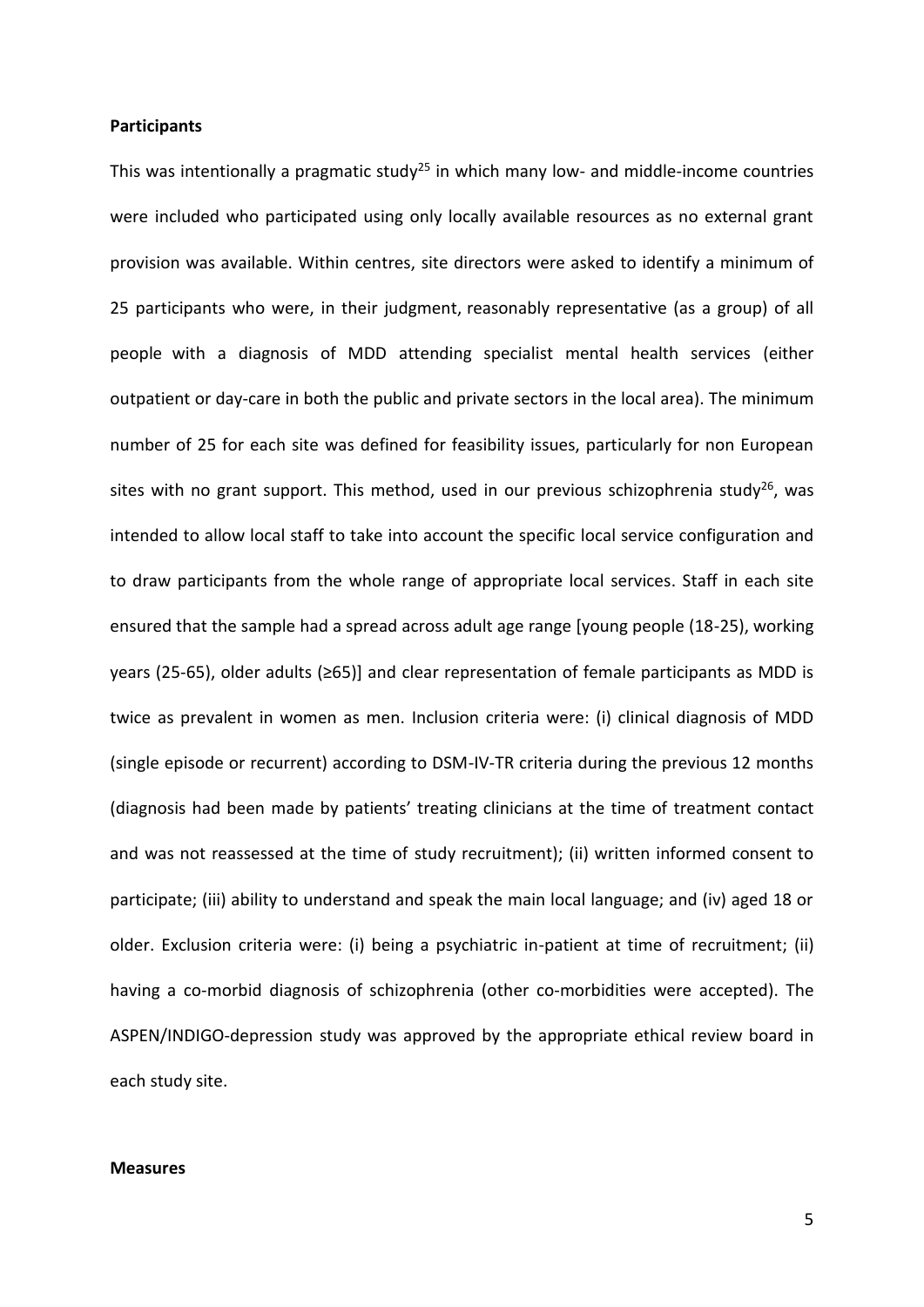Participants were assessed face-to-face by independent researchers not involved in the care process using the discrimination and stigma scale (version 12; DISC-12) - a structured mixmethod interview for recording the discrimination experienced by an individual with a mental disorder. Full details of the psychometric properties of this scale are reported elsewhere<sup>27</sup>. DISC-12 contains 32 questions about aspects of everyday life including work, marriage, parenting, housing, leisure and religious activities. Items 1–21 are to ascertain experienced discrimination (e.g., "Have you been treated unfairly in making or keeping friends?"); 22–25, anticipated discrimination (e.g., "Have you stopped yourself from applying for work?"); 26 and 27, positive treatment (e.g., "Have you been treated more positively by your family?"); and 28–32, coping strategies to overcome discrimination (e.g., "Have you been able to use your personal skills or abilities in coping with stigma and discrimination?"). Participants' responses were rated with a 4-point Likert scale (0=no difference, 1=a little different, 2=moderately different, and 3=a lot different). The DISC-12 items were divided into four subscales - experienced discrimination (0–21), anticipated discrimination (0–4), overcome discrimination, and positive treatment. Only the first two subscales will be addressed here. For each subscale a total score is generated by counting the number of items in which participants score 1, 2, or 3. DISC-12 also allows qualitative information to be gathered to add detail to the experiences rated, providing a strong validation for the occurrence, direction, and severity of the discrimination rated quantitatively, which is not discussed in this report but will be reported upon elsewhere. Socio-demographic and clinical information (years since first contact with mental health services, type of mental health care, lifetime number of depressive episodes, admission to psychiatric hospital, advantage of having received a diagnosis of MDD as an explanation for one's own mental health problems) are also recorded.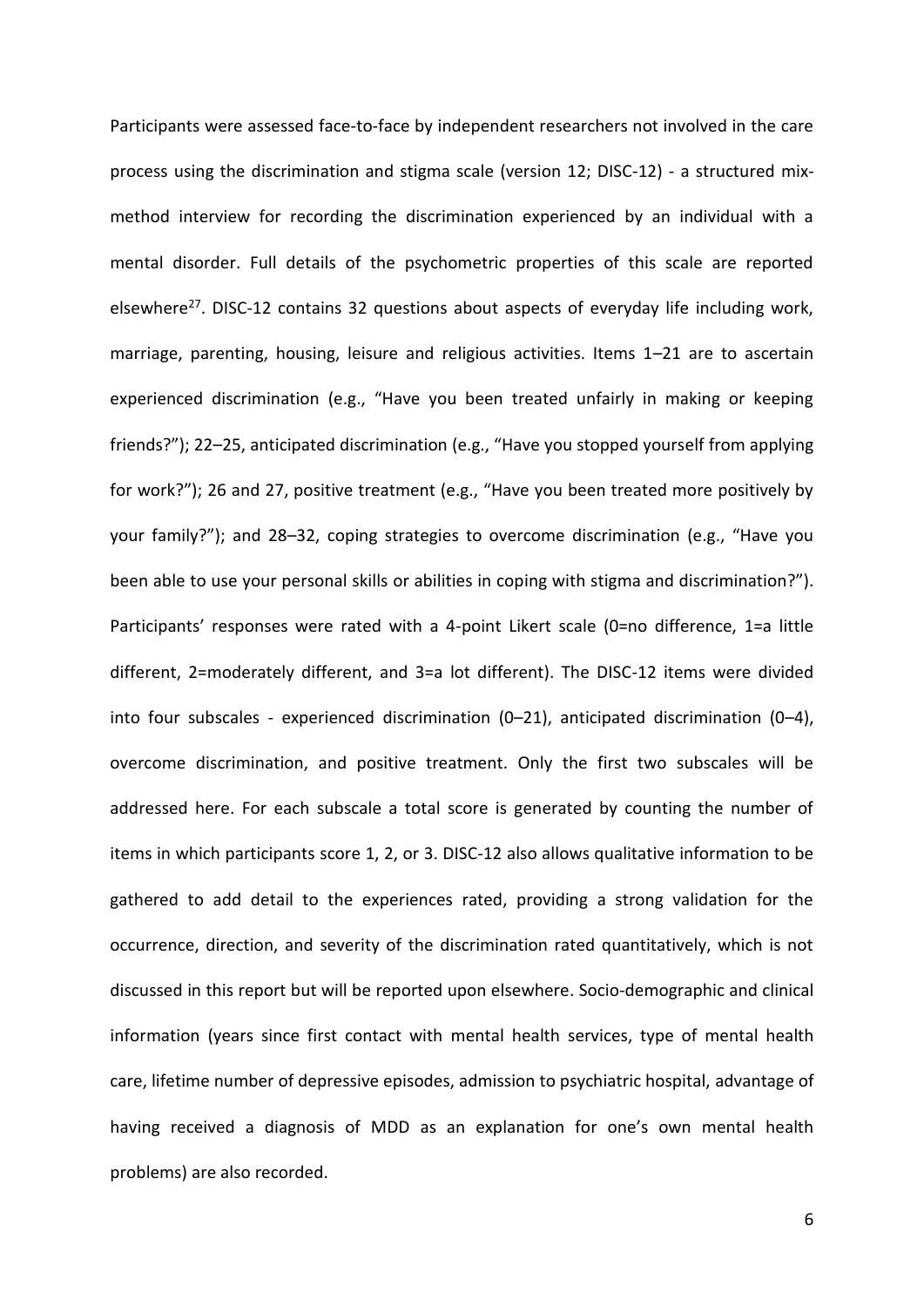#### **Stratification of ASPEN/INDIGO study sites**

The ASPEN/INDIGO-depression countries were grouped according to their Human Development Index (HDI), a summary measure of human development produced by the United Nations (for this study we used 2010 data; UNDP, 2010)<sup>28</sup>. The HDI measures the average achievements of a country in three basic dimensions of human development: a) a long and healthy life; b) access to knowledge; c) a decent standard of living. The three dimensions are measured by: a) life expectancy at birth (data source: UNDESA United Nations Department of Economic and Social Affairs 2009); b) mean years of schooling (data sources: population censuses and household survey data compiled by UNESCO, EUROSTAT and others) and expected years of schooling (data source: UNESCO Institute for Statistics 2010); c) gross national income (GNI) per capita (data source: World Bank 2010 and IMF 2010). Countries are ranked by their HDI value. HDI classification is based on quartiles and denoted as 'very high', 'high', 'medium' and 'low' HDI. ASPEN/INDIGO-depression participating countries were grouped as follows: 'very high HDI' (Australia, Netherlands, Canada, Germany, Japan, France, Finland, Belgium, Spain, Greece, Italy, UK, Czech Republic, Slovenia, Slovakia, Hungary, Portugal), 'high HDI' (Lithuania, Romania, Croatia, Malaysia, Bulgaria, Serbia, Brazil, Venezuela, Tunisia, Turkey), and 'medium/low HDI' (Sri Lanka, Egypt, Morocco, India, Nigeria, Pakistan, Taiwan). The categories 'medium' and 'low' were put together as Nigeria was the only 'low HDI' country.

#### **Statistical analysis**

Analyses were performed by Stata 13.0 for Windows. All p-values were two-tailed with an accepted significance level of 0.05. Categorical variables were presented as percentages, and continuous variables were presented as mean values with standard deviations. Comparisons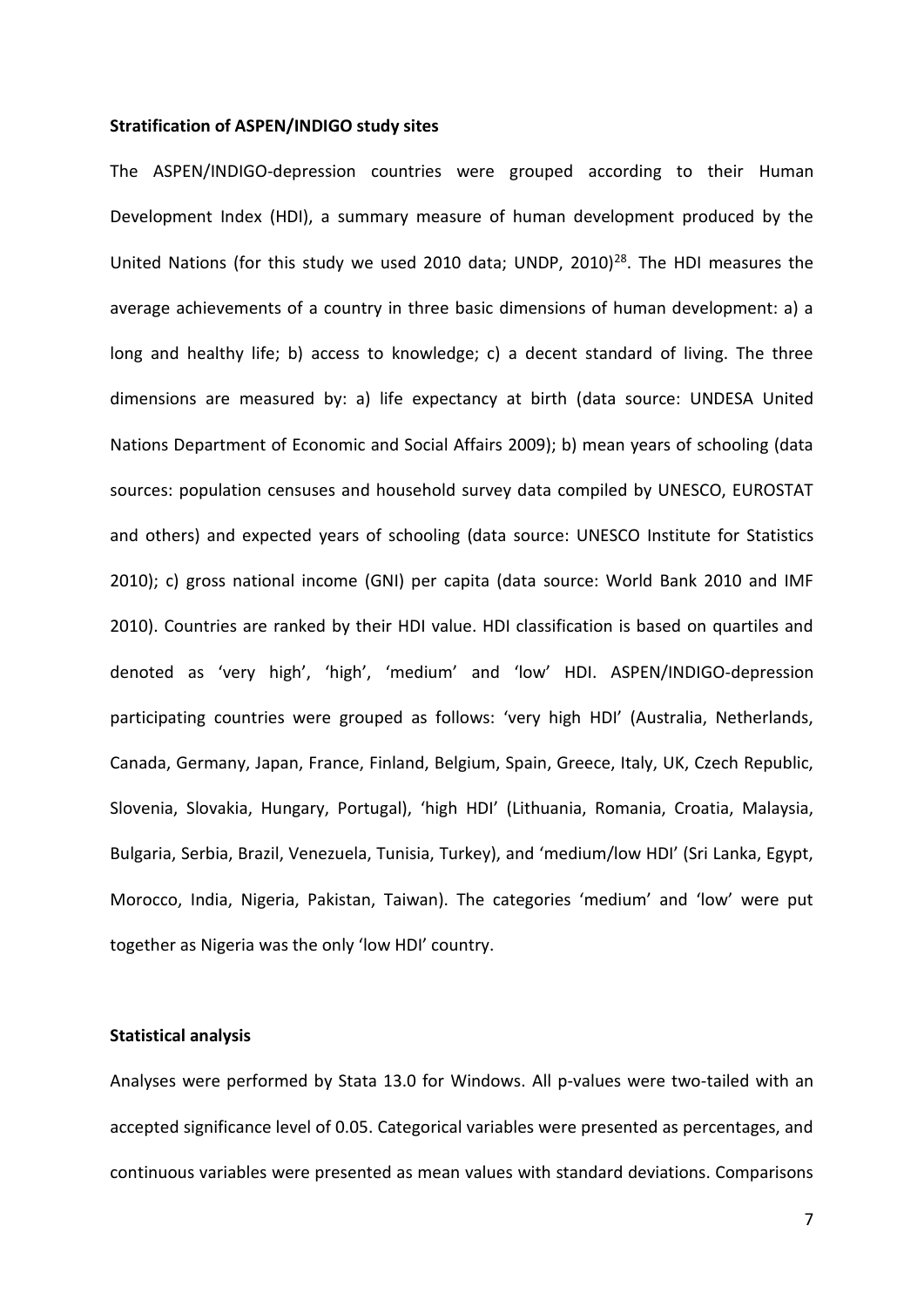among independent groups were performed by Chi-square and Kruskal-Wallis test, respectively.

Due to the data dependencies induced by the nesting of patients (level 1) within countries (level 2), multilevel models were used, which allowed the simultaneous examination of the effects of individual level and country level variables on individual level outcomes. More specifically, given the distribution of data, negative binomial ('menbreg' command) was suitable for 'experienced discrimination' sub-score and poisson ('mepoisson' command) for 'anticipated discrimination' sub-score.

The steps in the construction of the models were: (1) study differences in reported discrimination among countries (M0: a multilevel model with the country effects modelled as random or intercept only model); (2) include individual variables (M1: experienced or anticipated discrimination sub-score, age, gender, marital status, working condition, education, advantage to have a MDD diagnosis as an explanation for one's own mental health problems, lifetime number of depressive episodes, outpatient mental health care, admission to psychiatric hospital) as fixed effects ('years since first contact with mental health services' was not included because it was significantly associated with 'lifetime number of episodes of major depression'); and (3) include human development classification for country level (M2: M1+HDI). Cross-level interactions terms were added where appropriate.

The multivariate models M1 and M2 were estimated introducing as patients' characteristics only those variables which were found significantly associated (p<0.05) with the dependent variable in the univariate multilevel models. The proportional change in variance estimates of the different models was calculated. This indicates the part that patients' characteristics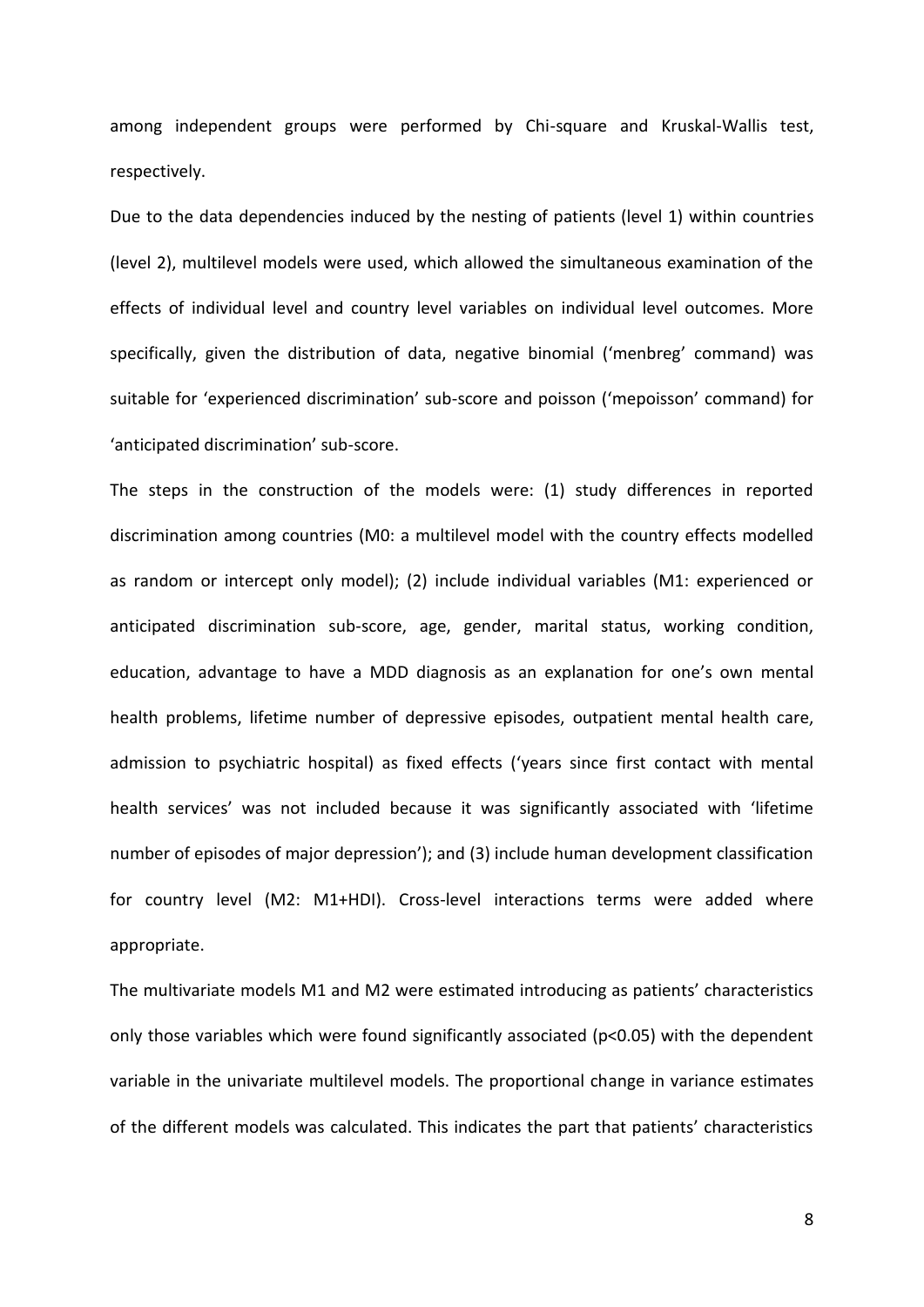and countries' HDI classification, respectively, explain concerning the total inter-country variation.

# **RESULTS**

Overall, 1082 people with MDD worldwide participated in the study. Participants' characteristics stratified by the three HDI country groupings are shown in Table 1.

# (Table 1 about here)

Country groups differed for all the socio-demographics considered (with exception of gender composition), with participants from the 'medium/low HDI' group showing lower mean age, lower educational level, higher unpaid work rate and lower retired rate. Moreover, country groups differed for almost all the clinical characteristics considered (with exception of outpatient MH care and advantage to have a MDD diagnosis), with participants from the 'medium/low HDI' group showing lower contact duration with mental health services, lower number of depressive episodes and lower hospitalization rates.

Average scores for experienced discrimination by HDI group were 3.97 (sd 3.50) for the 'very high', 3.38 (sd 3.34) for the 'high' and 3.30 (sd 3.74) for the 'medium/low' (see Figure 1a).

# (Insert Figure 1 about here)

Average scores for anticipated discrimination by HDI group were 1.68 (sd 1.12) for the 'very high', 1.56 (sd 1.13) for the 'high' and 1.24 (sd 1.08) for the 'medium/low' (see Figure 1b).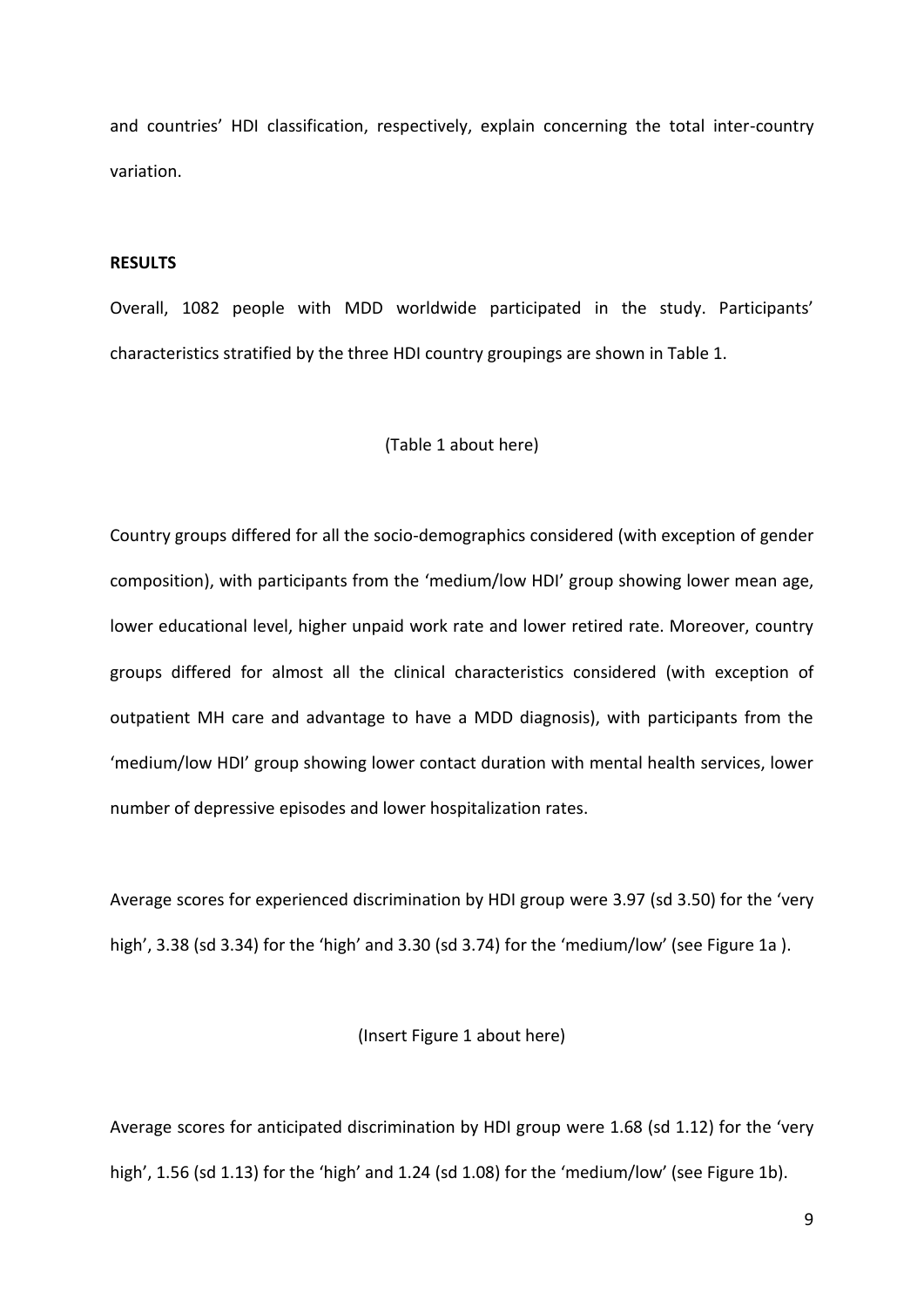The comparison of average scores among the three country groupings revealed significant between-group variation for both experienced (Kruskal-Wallis, p<0.001) and anticipated (Kurskal-Wallis, p<0.001) discrimination.

The upper part of Table 2 shows the comparison of percentage of participants endorsing experience of discrimination in the various DISC-12 items among the three country groupings, whereas the lower part of Table 2 shows the comparison of percentage of people anticipating discrimination.

#### (Insert Table 2 about here)

Experiences of discrimination were more frequent in participants living in 'very high HDI' countries than 'medium/low HDI' countries; this difference reached statistical significance in most life domains, such as making or keeping friends, family, finding a job, welfare benefits, physical health, mental health staff and parental role (Chi-square, p<0.05). It should also be noted that the percentage of people reporting to have been shunned or avoided by others is 1.6-fold higher in 'very high HDI' countries than 'medium/low HDI' countries, which is highly significant difference (Chi-square, p<0.001). Only religious practices showed a reverse pattern, with a higher percentage of discrimination reported in the 'medium/low HDI' group. Participants of 'very high HDI' countries also reported more anticipated discrimination than those living in the other two country groups for all the DISC-12 domains (Chi-square, p<0.05).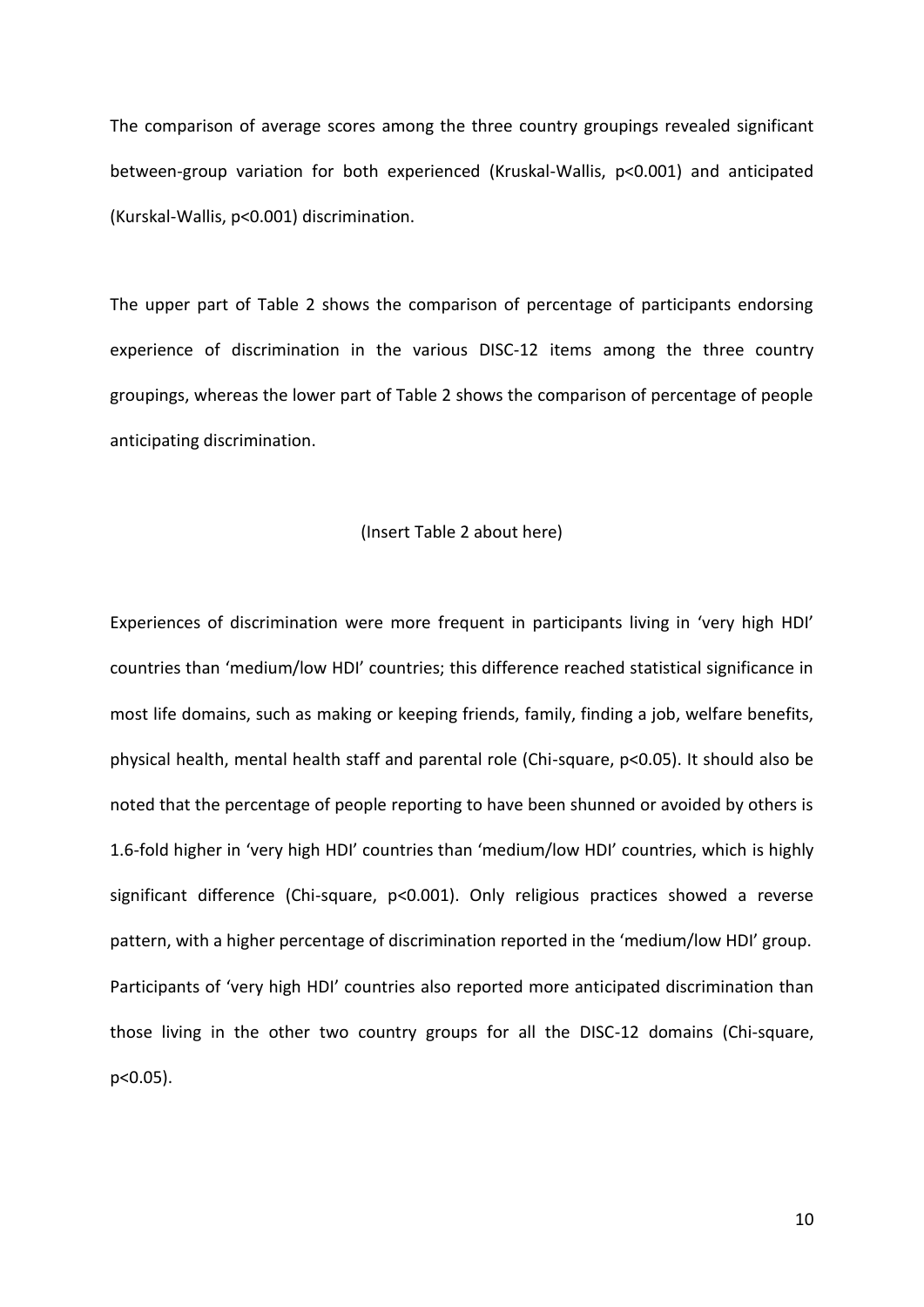Table 3 shows fixed and random parameters estimated from multilevel negative binomial models for experienced discrimination. A significant variation across countries was found (model M0, country-level variability not explained by other variables=0.13, LR test p<0.001). When individual-level variables were included (model M1), anticipated discrimination, sociodemographics (age; widowed/separated/divorced marital status; unpaid work, unemployment or student) and clinical characteristics (previous admissions for psychiatric treatment; number of episodes of depression) were statistically significant and random variation between countries decreased by 30.8% (thus indicating that nearly one third of country-level variation came from differences in the population composition in each country). Stratification of countries according to HDI (model M2) was not statistically significant and consequently the between-countries variation did not change.

# (Insert Table 3 about here)

Table 4 shows fixed and random parameters estimated from multilevel Poisson models for anticipated discrimination. A significant variation across countries was found (model M0, LR test p<0.001). When individual-level variables were included (model M1), experienced discrimination, age and single/non-cohabiting partner marital status were statistically significant and random variation between countries decreased by 37.5%. When country stratification according to the HDI was added (model M2), the between-countries variation decreased to 62.5% (thus indicating that 25% of the country-level variation came from differences in human development). No significant cross-level interaction was found between the significant individual-level experienced discrimination sub-score and the country-level human development index classification.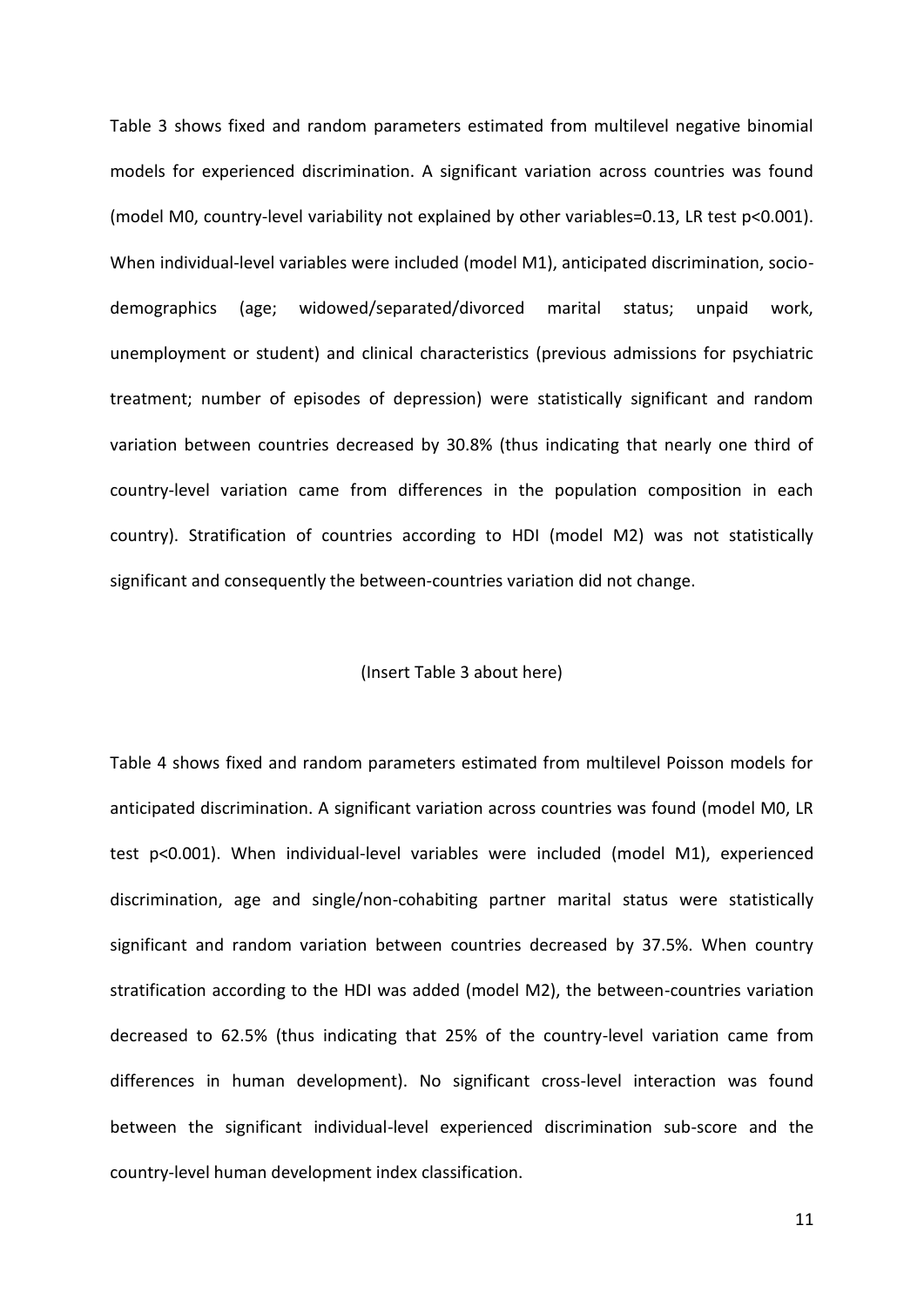#### (Insert Table 4 about here)

#### **DISCUSSION**

Reported discrimination among people with MDD is more severe in high-income countries. Multilevel regression models showed that this association was not significant for experienced discrimination, but significant for *anticipated* discrimination. This finding seems robust since the variation between countries decreased by 62.5% after adjusting for individual- and country-level variables and the 25% of this decrease was explained by the HDI.

The finding that *anticipated* discrimination differs across countries in parallel to their level of human development (with higher discrimination in the more developed countries) deserves an in-depth conceptual analysis. In the DISC-12 *anticipated* discrimination occurs when a person limits their own involvement in important aspects of everyday life due to the expectation of being discriminated against (eg, when an individual does not apply for a job because he/she fully expects to fail in any such application). Therefore, respondents scoring high on the anticipated discrimination items not only anticipate discrimination, they also decided to give up and not pursue their goals  $-$  this is referred to as the 'why-try' effect<sup>29</sup>. Thus our findings indicate that *anticipated* discrimination has concrete consequences and real impact on people's lives with more severe effect for those living in high-income countries.

### **Interpretation of findings**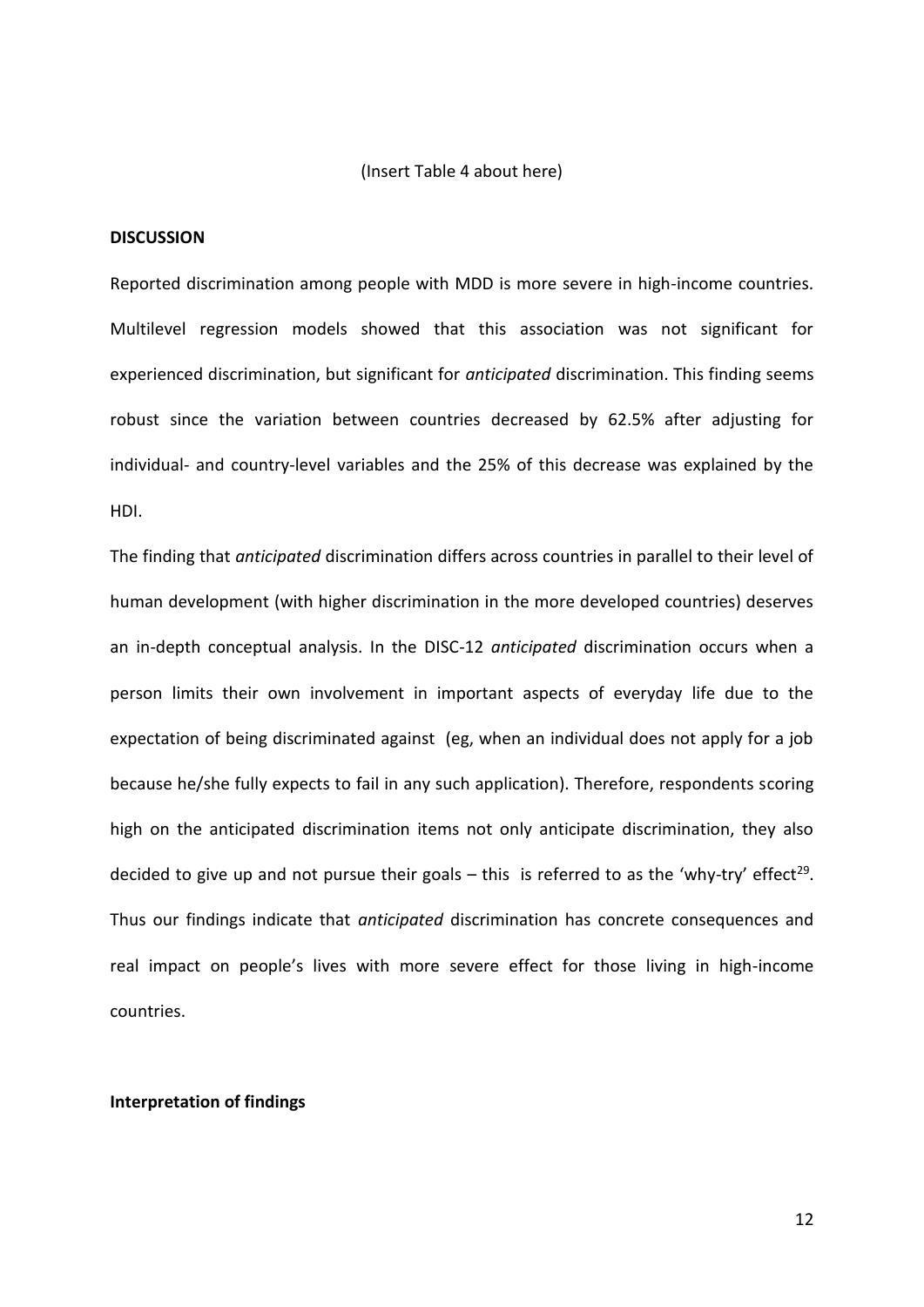It therefore seems that the context (as a reflection of social norms and values that are typical of a given socio-cultural group) matters in facilitating or hindering people with MDD to involve themselves in a number of important life activities. Other reasons for more anticipated discrimination in high-income countries may include the nature of employment, the broader socio-economic context, and the explanatory models of mental disorders and self-attribution. In this study almost twice as many patients living in high-income countries anticipated discrimination in the job domain, compared to those living in the least developed countries. The process of seeking entry (or reentry) into the job market for anyone with a substantial disruption in work record in highly industrialized societies is typically frustrating and disheartening, and can be traumatic for recovering patients<sup>30,31</sup>. In contrast, in traditional societies when patients recover from their symptoms, they are far more likely to find work and often find it much easier to reassume the work roles they had before<sup>32</sup>. Further, in industrialized societies, the work environment is typically impersonal and can be intensely competitive. Thus, even when a person recovering from a severe episode of major depression finds a job, the profound sense of marginality and insecurity lingers on. Work relationships in industrialized countries are under more bureaucratic regimentation; this is less likely to be the case for patients returning to traditional communal settings, since their work roles are more integrated with other aspects of their lives and are less likely to be taken away simply because of questions about their performance.

Another possible reason for lower levels of anticipated discrimination in low income countries is the nature of community support. Most developing societies are based on collectivistic values<sup>33</sup>, with primary emphasis on social relations and a range of conventions, rules, and roles that tend to sustain long-term relationships and make isolation unusual even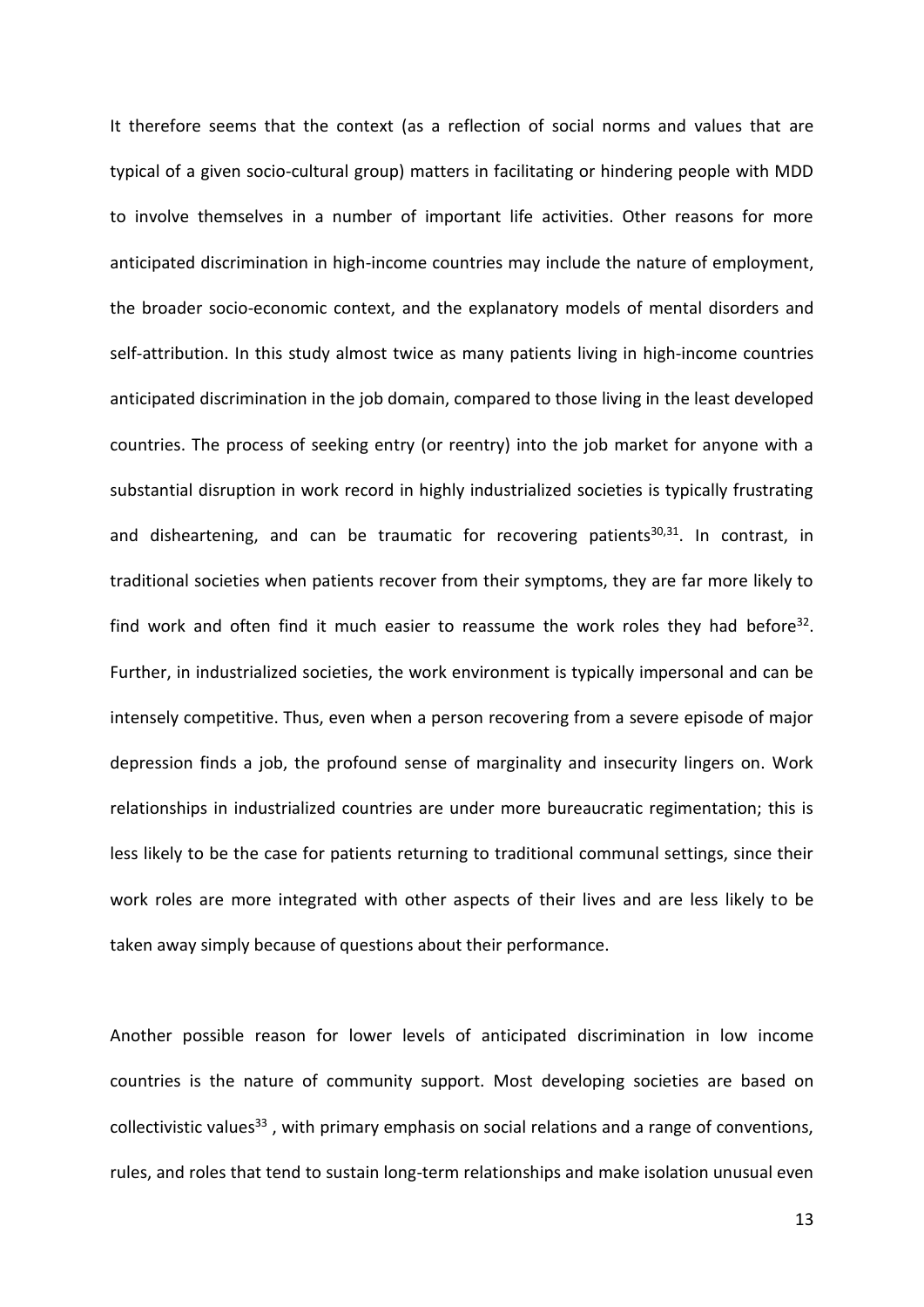for the most disabled people. In contrast, in industrialized countries (where the social structure is generally individualistic) relationships are more likely to be bilaterally defined, contractual in nature, and subject to constant reevaluation and revocation<sup>34</sup>. It is thus plausible that the intense individualism characteristic of some Western societies might be not conducive to the recovery of mental ill health conditions. Along with their emphasis on independence, self-reliance, and personal freedom, individualistic value orientations also tend to foster fierce competition, frequent life changes, and alienation, and they do not usually provide the kind of structured, stable, and predictable environments that allow people with mental health conditions to recuperate at their own pace and to be reintegrated into society. There is initial empirical evidence that social context may make the difference for people with depression to perceive the 'others' as more or less supportive and/or stigmatizing, since some recent studies found that greater community support and social capital are associated to less perceived discrimination 35,36.

Explanatory models of mental disorders and self-attribution may also play a relevant role in shaping the perception of discrimination by people suffering from depression. Traditional societies in low income countries offer cultural belief systems that generally externalize causality of psychiatric problems (eg, God's will, Karma or other supernatural entities)<sup>7,37</sup>, thus lessening individual and family blame. In contrast, in most high income industrialized countries the prevailing paradigm is based on the biomedical model where mental disorders are assumed to have a biological basis <sup>38</sup>. The notion that mental disorders are simply 'brain diseases' that exist as such in nature has proved to be extremely damaging to those suffering from mental ill-health conditions. This notion is responsible for unwarranted and destructive pessimism about the chances of recovery, and has ignored what is actually going on in these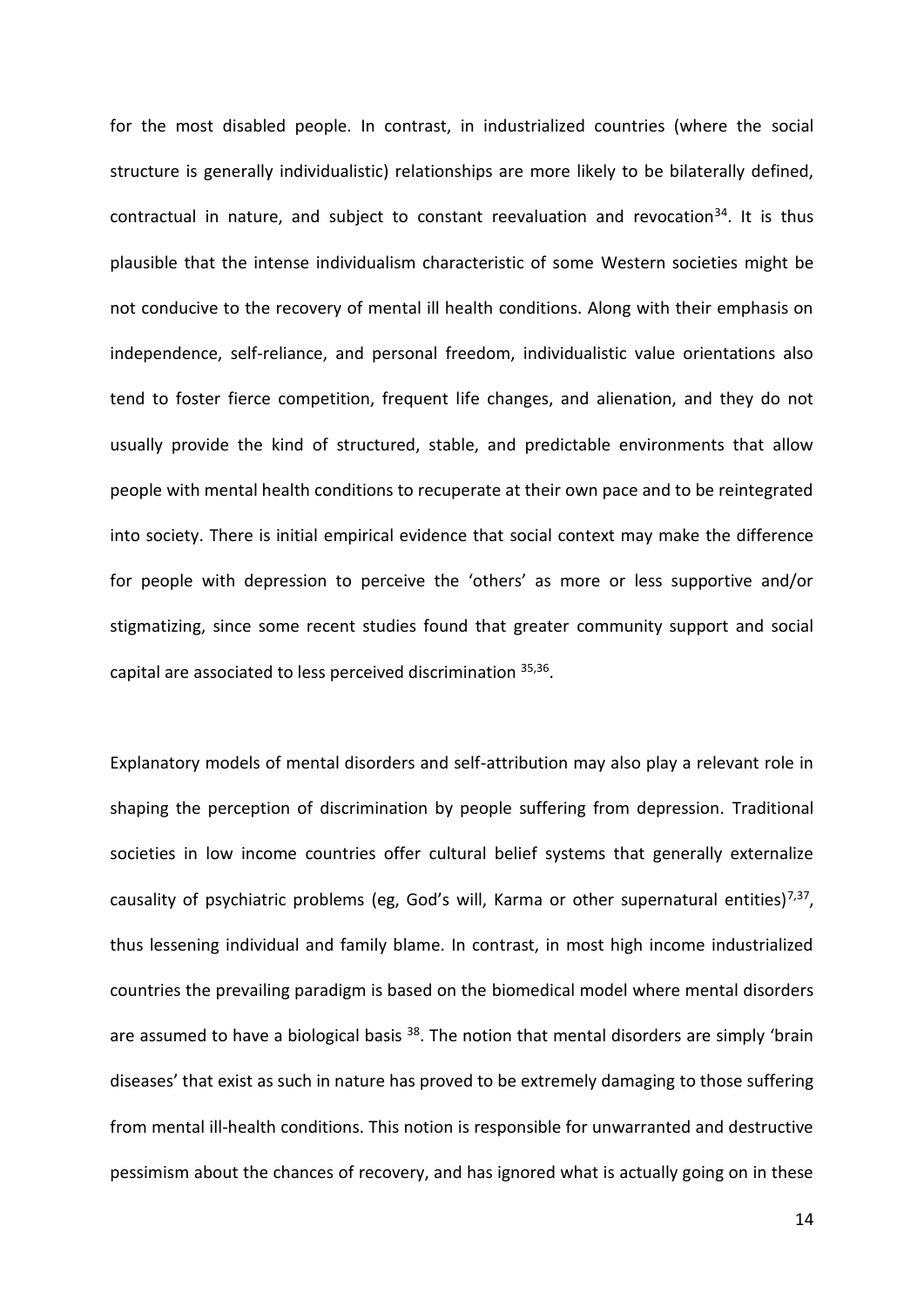people's lives, in their families, and in the societies they live in<sup>39</sup>. This results in stigmatization and rejection from the outside, and self-attribution and self-blame from the inside. This is in contrast to low-income countries where expectations of severe mental disorders are that these conditions are like any other acute illness, and societal reactions are in keeping with this view <sup>40</sup>.

In relation to the difference between high- and medium/low-income countries being particularly evident for *anticipated* discrimination, this may be because of a stronger and more visible service user movement in some high-income countries campaigning on issues of discrimination, which has raised awareness amongst those with mental health problems of discrimination they may experience. This is supported by a growing body of research detailing the nature and extent of discrimination across a range of settings<sup>4</sup>. As service user groups/movements emerge in low-income countries, it may be that people with mental health problems in these countries will also become more aware of the discrimination they may experience.

# **Strengths and limitations**

The study has the following strengths. The use of interviews to gather direct self-reports from people with depression, both of discrimination that was actually *experienced* (rather than hypothetical scenarios or vignettes) and that which was *anticipated*. Most research on discrimination and depression has largely been descriptive, concerning surveys of public attitudes on hypothetical situations rather than how discrimination is experienced by people suffering from MDD. Moreover, collection of self-report on discrimination may empower service users by giving them a voice and acknowledge the validity of their experience.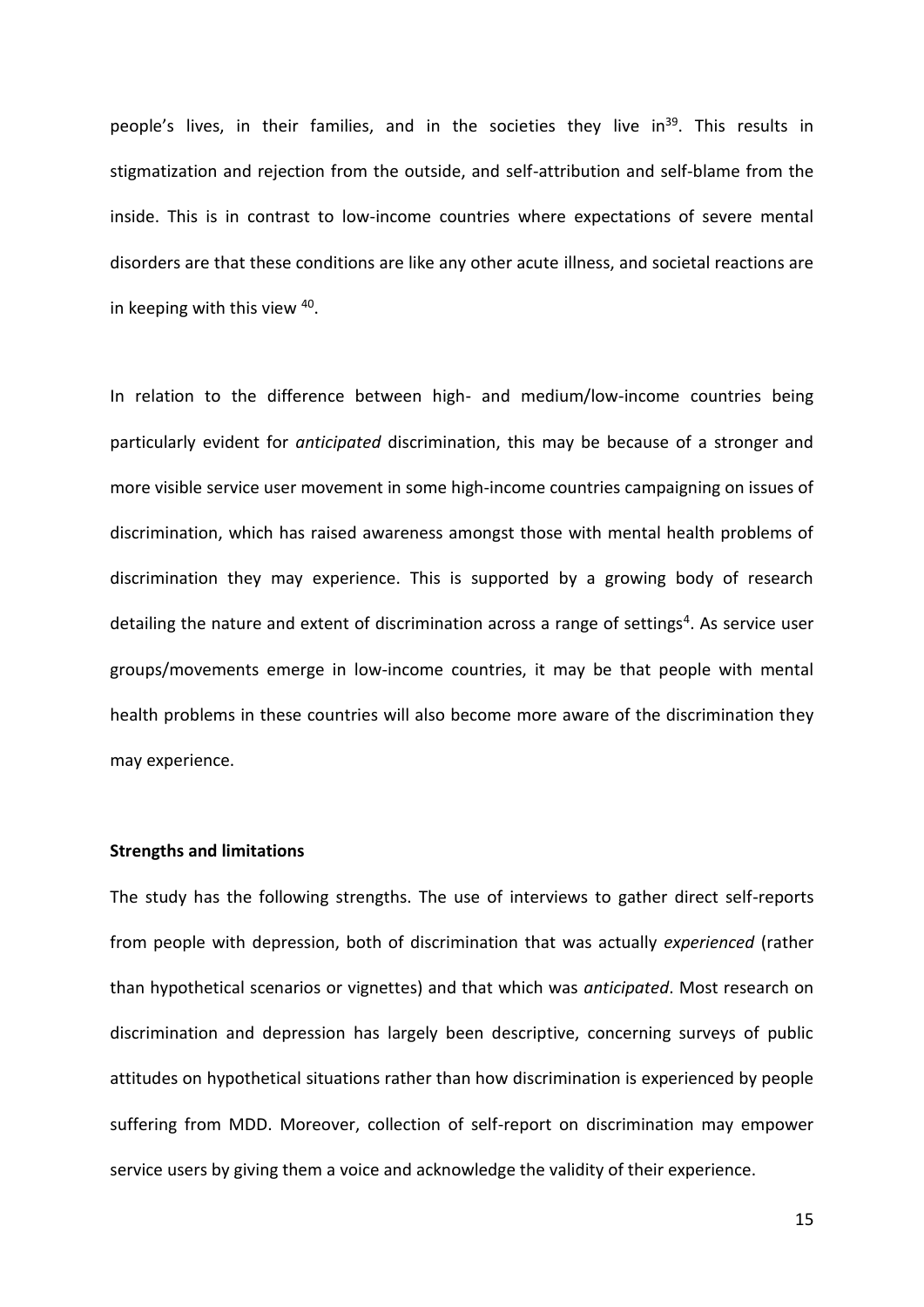This study has also several limitations. Samples sizes in the participating countries were relatively small. Participants were selected from treated patients rather than from people with MDD living in the community, thus limiting the generalizability of results to all people with MDD living in participating sites. Selection bias could have occurred as participants were recruited on the basis of access to mental health services, the judgment of local research staff and their willingness to participate. Moreover, due to the relatively low sample size in the participating countries, we could not control for possible contextual differences within a given country (eg, rural vs. urban / deprived vs. affluent areas). Disability and clinical severity measures were not used, therefore it was not easy to understand how far discrimination reported by respondents was more realistically attributable to disorderrelated impairments, or to negative appraisal of life circumstances influenced by current levels of depressive symptoms; this issue warrants further investigation. The cross-sectional study design does not provide evidence of causal relationships between putative predictors and levels of discrimination, nor about the time that it takes for stigma to develop and have consequences. The nature of this study was explanatory and therefore no *a priori* hypothesis was formulated about the direction of possible associations between cross-cultural differences and discrimination. No information was gathered on other possible minority statuses; this could have been a potential source of bias in case of patients with multiple minority statuses (eg, ethnic, religious, sexual, physical illness). Finally, social desirability is a common limitation of self-report stigma measures which may vary cross-culturally.

# **Implications for future research**

Overall, the results of this study suggest that close personal relationships and informal social support networks may play a significant role in buffering anticipated discrimination in people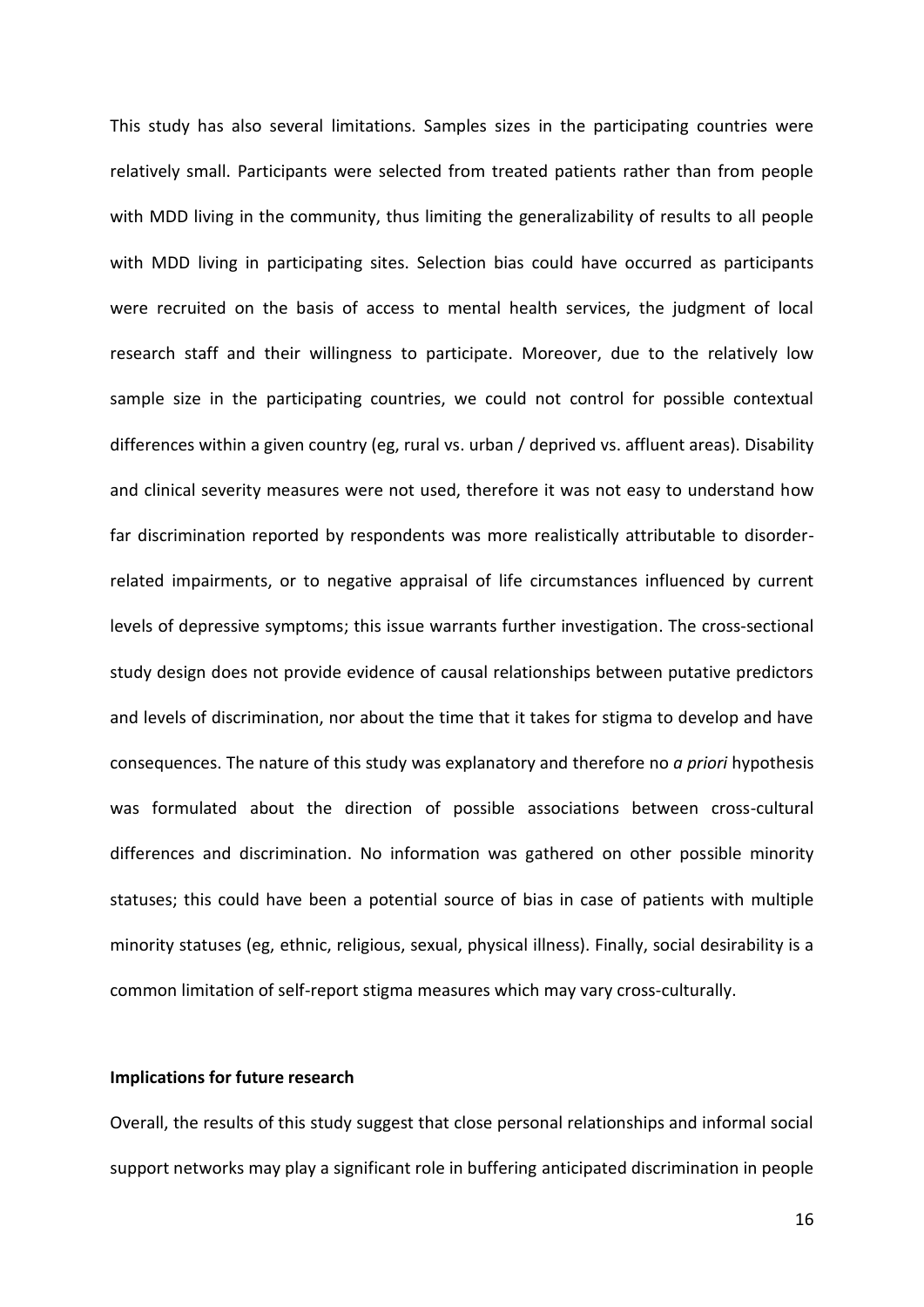with depression; therefore the 'social distance' element of stigma is an important focus for future research. This also implies that culturally sensitive measures of social capital should be included in future cross-cultural research on stigma and discrimination. Moreover, we need more high-quality qualitative research in this field in order to gain a more in-depth insight on how discrimination really impacts on peoples' lives and studies that will allow relating these reported/perceived findings to the outcome of mental disorders and the impact on people's lives. Longitudinal studies indicating how and when stigma develops and how stigma and its consequences changes over time would also be very useful.

# **A tentative agenda for future interventions**

The majority of people in high income countries tend to attribute major depression to neurobiological causes<sup>18</sup>. The percentage of the general public endorsing this view has steadily increased over the last fifteen years, in parallel with the spread of the message launched by some campaigns worldwide claiming that mental illness is "a disease like any other". However, social distance and perceived danger associated with people with depression has not decreased significantly over the same period in western Europe<sup>41</sup> and the USA<sup>42</sup>. Holding a neurobiological conception of mental disorders seems to increase the likelihood of support for treatment, but it appears unrelated to stigma, and where associated the effect is to increase, not decrease, community rejection<sup>18,38</sup>. The assumption underlying a number of anti-stigma campaigns launched over the last decades in the high income countries (ie, educating people about biological basis of mental disorders automatically leads to the improvement of their attitudes towards the mentally ill) therefore appears questionable. Because the public holds a tacit understanding of the aetiology of mental illness, our efforts need to move past this message<sup>42</sup>. Reconfiguring stigma reduction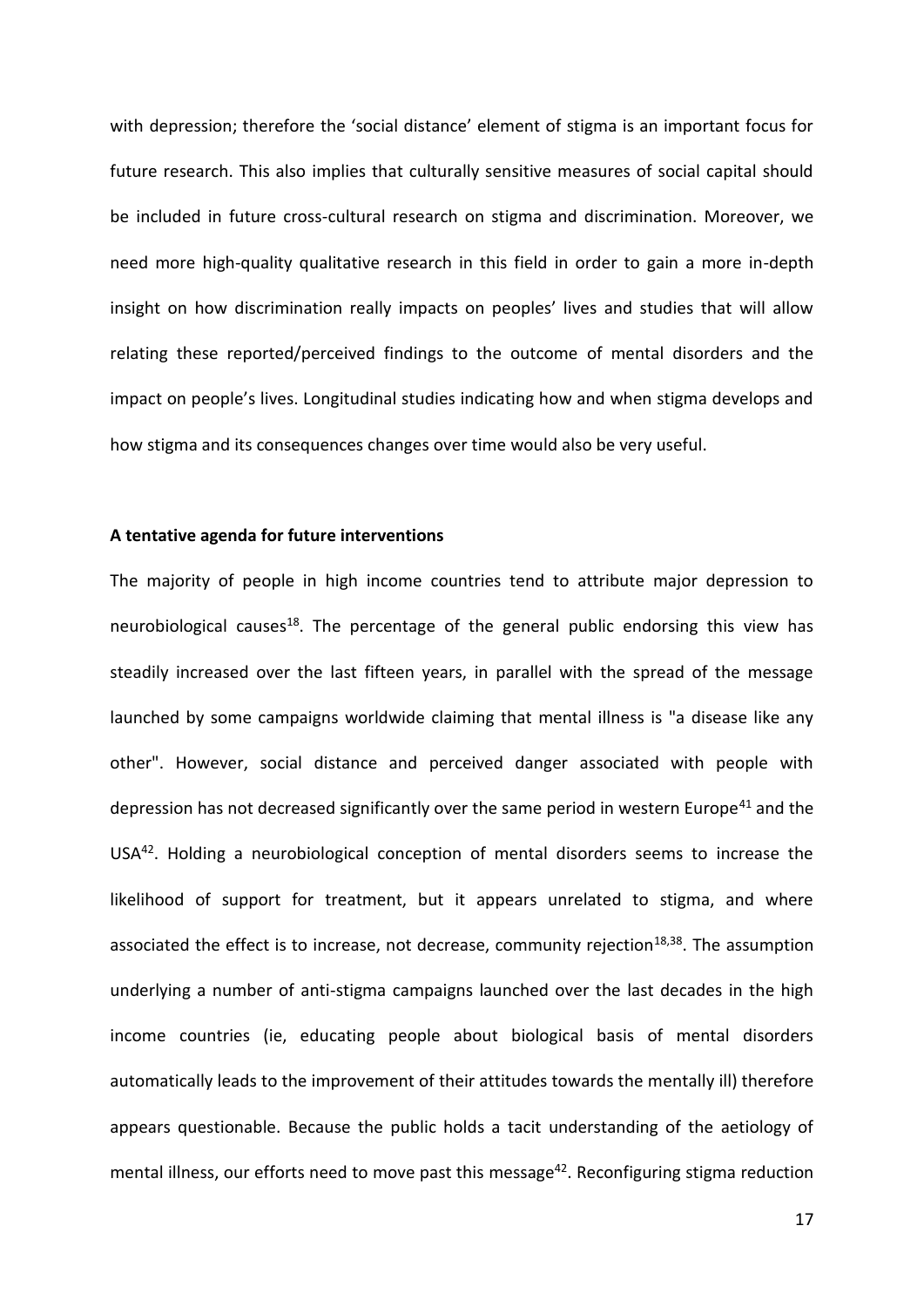strategies in high income countries may require providers and advocates to shift to an emphasis on competence and inclusion. Efforts should prioritize inclusion, integration, competences for the reduction of cultural barriers to recognition, response, and recovery. Unless we tackle stigma at the cultural level, the prospects for changing the lives of those affected by mental disorders will be unlikely to happen.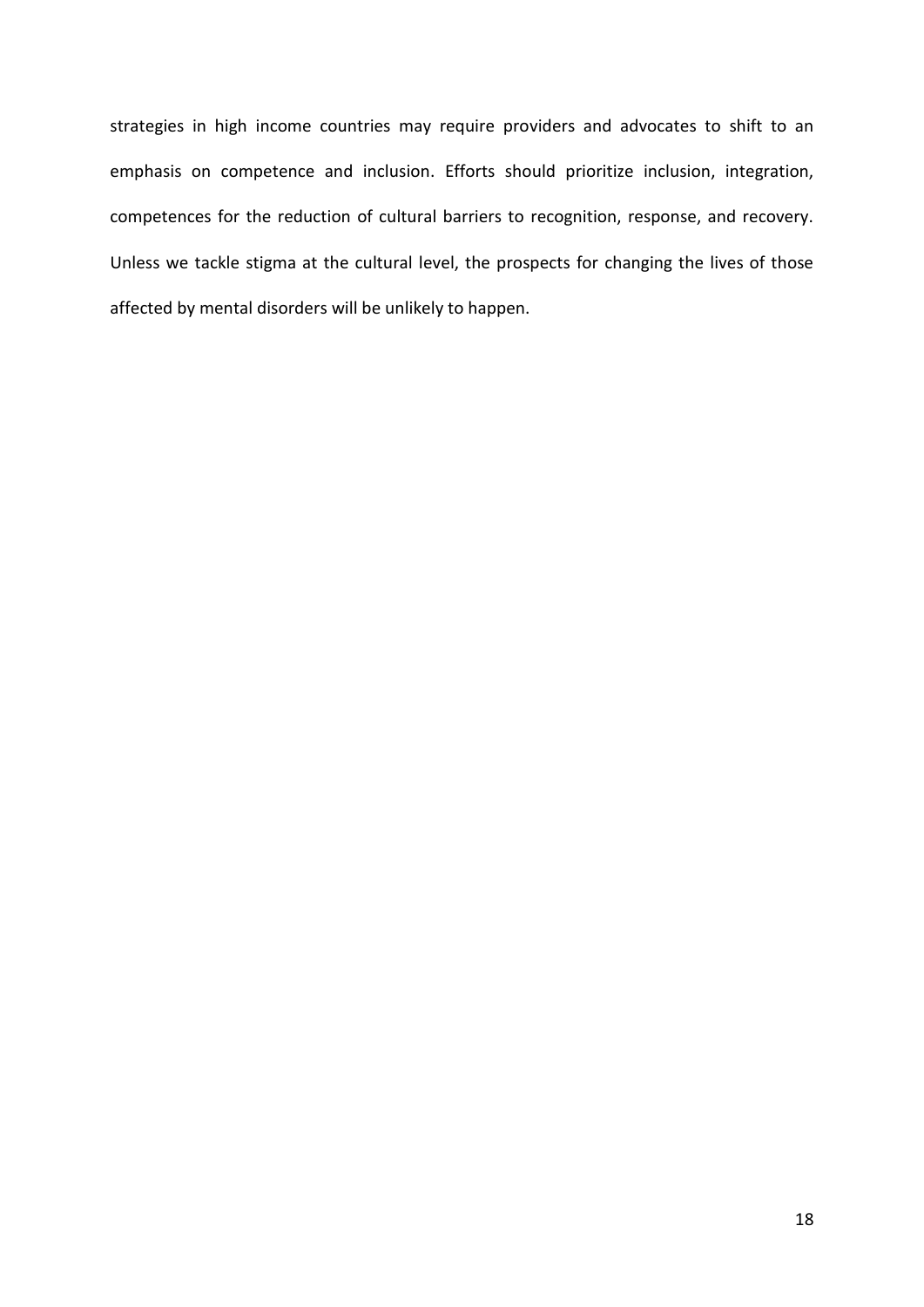#### **FUNDING**

This paper arises from the *Anti Stigma Programme European Network* (ASPEN), which has received funding from the European Union in the framework of the *Public Health Programme* (EU Grant Agreement Number: 2007 301). GT is a member of the NIHR Biomedical Research Centre at the South London and Maudsley NHS Foundation Trust/Institute of Psychiatry (King's College London), and has received support for an Applied Research Programme from the National Institute for Health Research, UK.

#### **ACKNOWLEDGEMENTS**

#### *The ASPEN/INDIGO* **s***taff at co-ordinating centres:*

Graham Thornicroft, Tine Van Bortel, Samantha Treacy, Elaine Brohan, Shuntaro Ando, Diana Rose (King's College London, Institute of Psychiatry, London, **England**); Kristian Wahlbeck, Esa Aromaa, Johanna Nordmyr, Fredrica Nyqvist, Carolina Herberts (National Institute for Health and Welfare, Vasa, **Finland**); Oliver Lewis, Jasna Russo, Dorottya Karsay, Rea Maglajlic (Mental Disability Advocacy Centre, Budapest, **Hungary**); Antonio Lasalvia, Silvia Zoppei, Doriana Cristofalo, Chiara Bonetto (Department of Public Health and Community Medicine, Section of Psychiatry, University of Verona, **Italy**); Isabella Goldie, Lee Knifton, Neil Quinn (Mental Health Foundation, Glasgow, **Scotland**); Norman Sartorius (Association for the improvement of mental health programmes (AMH), Geneva, **Switzerland**).

# *The ASPEN/INDIGO staff at partner centres*:

Chantal Van Audenhove, Gert Scheerder, Else Tambuyzer (Katholieke Universiteit Leuven (K.U. Leuven), **Belgium**); Valentina Hristakeva, Dimitar Germanov (Global Initiative on Psychiatry Sofia (GIP-Sofia), Bulgaria); Jean Luc Roelandt, Simon Vasseur Bacle, Nicolas Daumerie, Aude Caria (Etablissement Public Santé Mentale Lille-Métropole (EPSM/C.C.OMS), **France**); Harald Zaske, Wolfgang Gaebel (Heinrich-Heine Universitat Dusseldorf, Rheinische Kliniken Dusseldorf (RKD), **Germany**); Marina Economou, Eleni Louki, Lily Peppou, Klio Geroulanou (University Mental Health Institute (UMHRI (EPIPSI), **Greece**); Judit Harangozo, Julia Sebes, Gabor Csukly (Awakenings Foundation (AWF), **Hungary**); Giuseppe Rossi, Mariangela Lanfredi, Laura Pedrini (IRCCS Istituto Centro San Giovanni di Dio Fatebenefratelli, Brescia, **Italy**; Arunas Germanavicius, Natalja Markovskaja, Vytis Valantinas (Vilnius University (VU), **Lithuania**); Jaap van Weeghel, Jenny Boumans, Eleonoor Willemsen, Annette Plooy (Stichting Kenniscentrum Phrenos (KcP), **Netherlands**); Teresa Duarte, Fatima Jorge Monteiro (Associação para o Estudo e Integração Psicossocial (AEIPS), **Portugal**); Radu Teodorescu, Iuliana Radu, Elena Pana (Asociatia din Romania de Psihiatrie Comunitara (A.R.P.C.), **Romania**; Janka Hurova, Dita Leczova (Association for Mental Health INTEGRA, o. z. (Integra o.z.), **Slovakia**); Vesna Svab, Nina Konecnik (University Psychiatric Hospital (PKL), Slovenia); Blanca Reneses, Juan J Lopez-Ibor, Nerea Palomares, Camila Bayon (Instituto de Psiquiatria at the Hospital Universitario San Carlos, **Spain**); Alp Ucok, Gulsah Karaday (Foundation of Psychiatry Clinic of Medical Faculty of Istanbul (PAP), **Turkey**); Nicholas Glozier, Nicole Cockayne (Brain & Mind Research Institute, Sydney Medical School, University of Sydney, Australia); Luís Fernando Tófoli, Maria Suely Alves Costa (Universidade Federal do Ceará, Campus Sobral, **Brazil**); Roumen Milev, Teresa Garrah, Liane Tackaberry, Heather Stuart (Department of Psychiatry, Queen's University, Canada / Providence Care, Mental Health Services, Kingston, Ontario, **Canada**; Branka Aukst Margetic, Petra Folnegovic Grošić (Department of Psychiatry, University Hospital Centre ZagrebMiro Jakovljević, **Croatia**); Barbora Wenigová, Šelepová Pavla (Centre for Mental Health Care Development, Prague, **Czeck Republic**); Doaa Nader Radwan (Institute of Psychiatry, Ain Shams University, Cairo, **Egypt**); Pradeep Johnson, Ramakrishna Goud, Nandesh, Geetha Jayaram (St. John's Medical College Hospital, St.John's National Academy of Health Sciences, Bangalore, **India**; Shuntaro Ando (Social Psychiatry, Tokyo Metropolitan Institute of Medical Science, Tokyo, Japan; Yuriko Suzuki, Tsuyoshi Akiyama, Asami Matsunaga, Peter Bernick (NTT Kanto Hospital, **Japan**); Bawo James (Federal Neuropsychiatric Hospital, USELU, Benin City, Nigeria; Bolanle Ola, Olugbenga Owoeye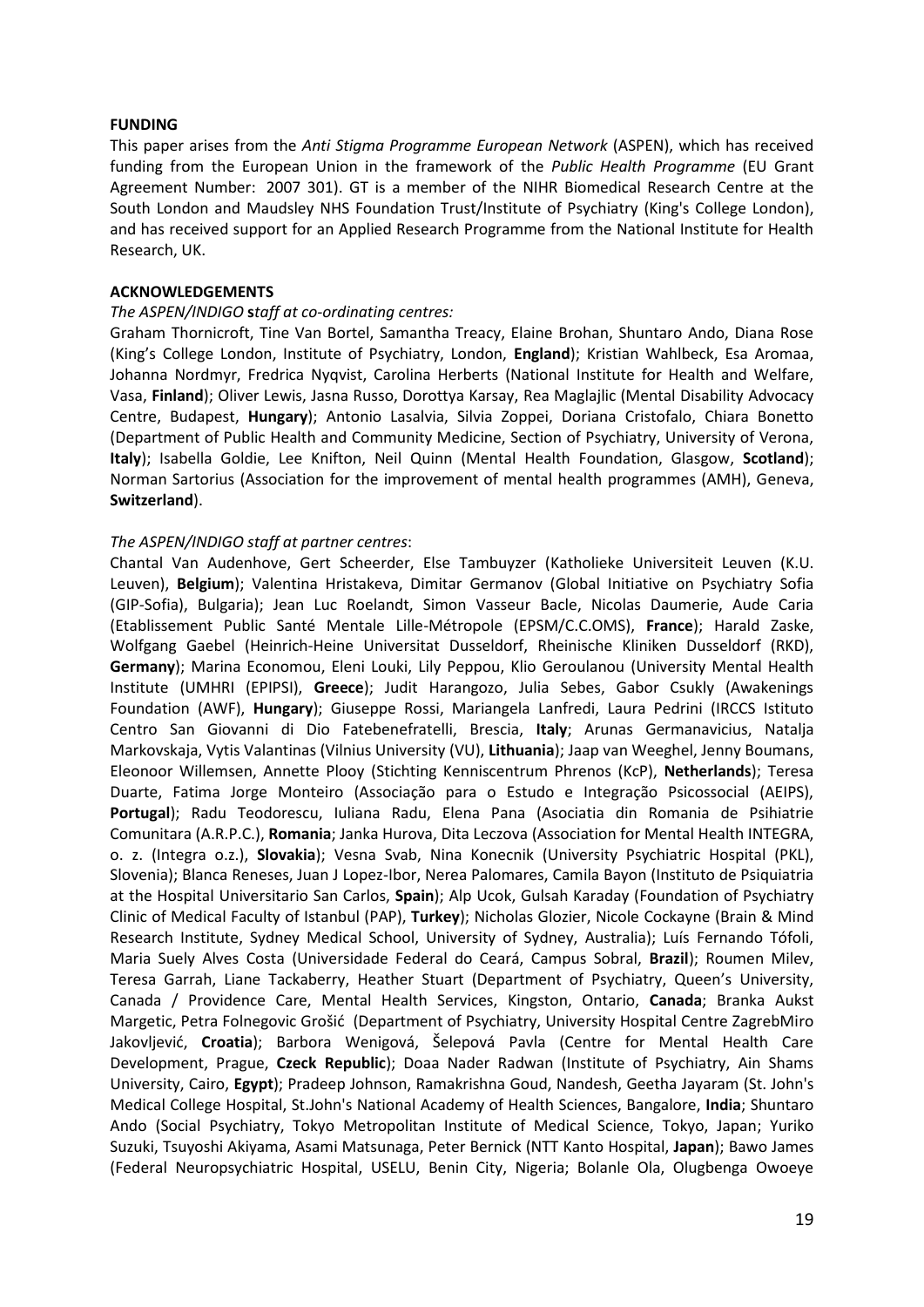(Federal Neuropsychiatric Hospital Yaba, Lagos, Nigeria); Yewande Oshodi (Department of Psychiatry, College of Medicine University of Lagos (CMUL) and Lagos University Teaching Hospital(LUTH), Lagos, Nigeria; Jibril Abdulmalik (Federal Neuropsychiatric Hospital, Maiduguri, **Nigeria**); Kok-Yoon Chee, Norhayati Ali (Kuala Lumpur Hospital and Selayang Hospital, **Malaysia**); Nadia Kadri, Dounia Belghazi, Yassine Anwar (Ibn Rushd University Psychiatric Centre, Casablanca, **Morocco**); Nashi Khan, Rukhsana Kausar (University of the Punjab, Department of Applied Psychology and Centre for Clinical Psychology, Lahore, **Pakistan**); Ivona Milacic Vidojevic (Faculty for Special Education and Rehabilitation, Belgrade **Serbia**); [Athula Sumathipala](mailto:athula.sumathipala@kcl.ac.uk) (Institute of Psychiatry, King's College London / Institute for Research and Development, Sri Lanka); Chih-Cheng Chang (Chi Mei Medical Centre, Department of Psychiatry, Tainan), Taiwan; Fethi Nacef, Uta Ouali, Hayet Ouertani, Rabaa Jomli, Abdelhafidh Ouertani, Khadija Kaaniche (Razi Hospital Manouba, Department of Psychiatry, Tunis, **Tunisia**); Ricardo Bello, Manuel Ortega, Arturo Melone, María Andreína Marques, Francisco Marco, Arturo Ríos, Ernesto Rodríguez, Arianna Laguado (Hospital Universitario de Caracas, Caracas, **Venezuela**).

Full details on the ASPEN Project Group are given a[t www.antistigma.eu.](http://www.antistigma.eu/)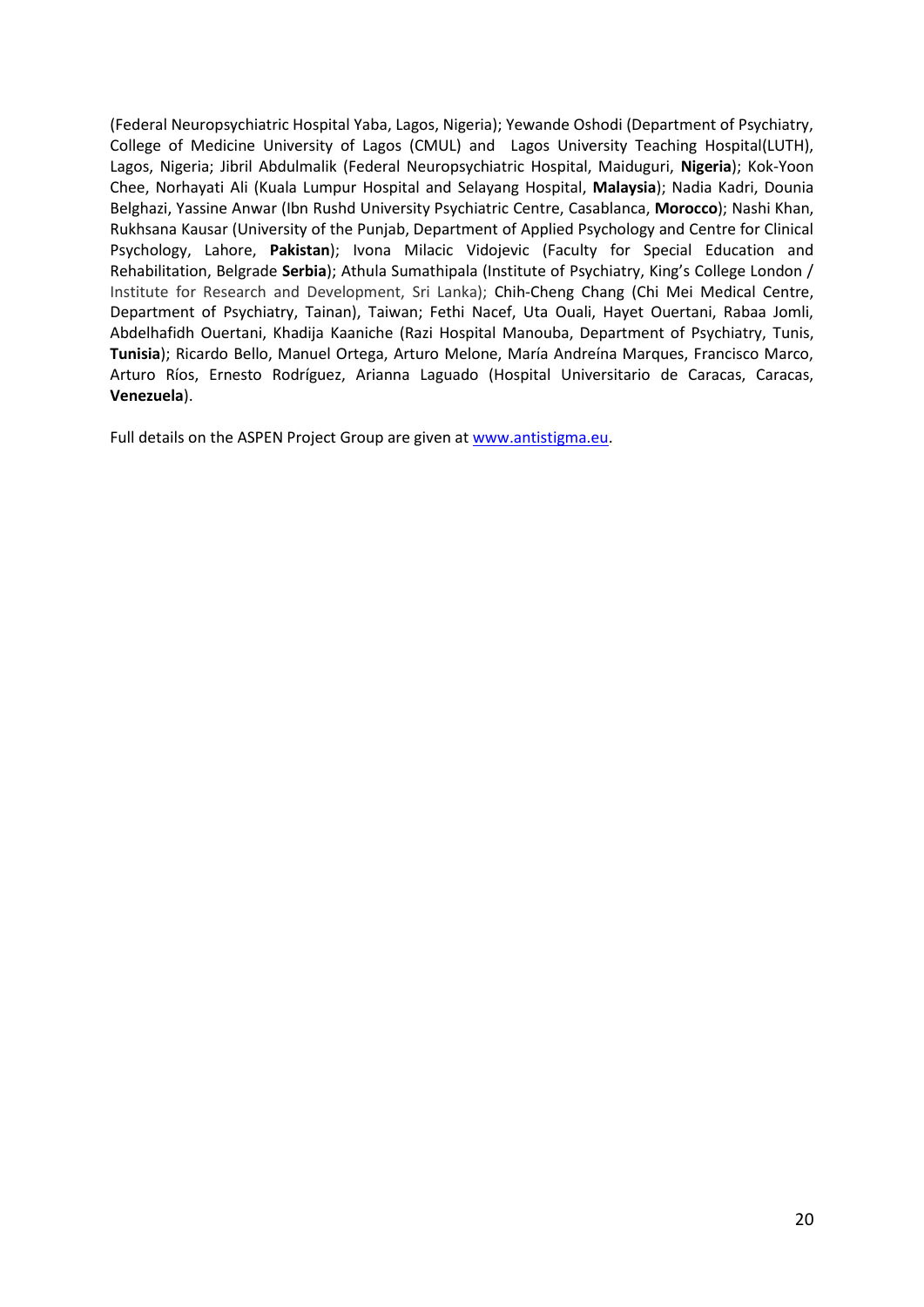# **REFERENCES**

- 1. Murray CJL, Vos T, Lozano R, Naghavi M, Flaxman AD, [Michaud C,](http://www.ncbi.nlm.nih.gov/pubmed?term=Michaud%20C%5BAuthor%5D&cauthor=true&cauthor_uid=23245608) et al. Disabilityadjusted life years (DALYs) for 291 diseases and injuries in 21 regions, 1990–2010: a systematic analysis for the Global Burden of Disease Study 2010. *Lancet* **2012**; 380: 2197- 223.
- 2. Kohn R, Saxena S, Levav I, Saraceno B. The treatment gap in mental health care. *Bull World Health Organ* **2004**; 82: 858-66.
- 3. Andrade LH, Alonso J, Mneimneh Z, Wells JE, Al-Hamzawi A, Borges G, et al. [Barriers to](http://www.ncbi.nlm.nih.gov/pubmed/23931656)  [mental health treatment: results from the WHO World Mental Health surveys.](http://www.ncbi.nlm.nih.gov/pubmed/23931656) *Psychol Med* **2013**; 9: 1-15.
- 4. Thornicroft G. *Shunned: discrimination against people with mental illness*. Oxford: Oxford University Press, 2006.
- 5. Kohrt BA, Hruschka DJ. Nepali concepts of psychological trauma: the role of idioms of distress, ethnopsychology and ethnophysiology in alleviating suffering and preventing stigma. *Cult Med Psychiatry* **2010**; 34: 322-52.
- 6. Quinn N, Knifton L. Beliefs, stigma and discrimination associated with mental health problems in Uganda: implications for theory and practice. *Int J Soc Psychiatry* **2014** 60: 554-61.
- 7. [Patel V.](http://www.ncbi.nlm.nih.gov/pubmed?term=Patel%20V%5BAuthor%5D&cauthor=true&cauthor_uid=7610434) Explanatory models of mental illness in sub-Saharan Africa. *[Soc Sci Med](http://www.ncbi.nlm.nih.gov/pubmed/7610434)* **1995**; 40: 1291-8.
- 8. [Carpenter-Song E,](http://www.ncbi.nlm.nih.gov/pubmed?term=Carpenter-Song%20E%5BAuthor%5D&cauthor=true&cauthor_uid=20603387) [Chu E,](http://www.ncbi.nlm.nih.gov/pubmed?term=Chu%20E%5BAuthor%5D&cauthor=true&cauthor_uid=20603387) [Drake RE,](http://www.ncbi.nlm.nih.gov/pubmed?term=Drake%20RE%5BAuthor%5D&cauthor=true&cauthor_uid=20603387) [Ritsema M,](http://www.ncbi.nlm.nih.gov/pubmed?term=Ritsema%20M%5BAuthor%5D&cauthor=true&cauthor_uid=20603387) [Smith B,](http://www.ncbi.nlm.nih.gov/pubmed?term=Smith%20B%5BAuthor%5D&cauthor=true&cauthor_uid=20603387) [Alverson H.](http://www.ncbi.nlm.nih.gov/pubmed?term=Alverson%20H%5BAuthor%5D&cauthor=true&cauthor_uid=20603387) Ethno-cultural variations in the experience and meaning of mental illness and treatment: implications for access and utilization. *Transcult Psychiatry* **2010**; 47: 224-51.
- 9. Sanchez F, Gaw A. Mental health care of Filipino Americans. *Psychiatr Serv* **2007**; 58: 810- 5.
- 10. Ting JY, Hwang WC. Cultural influences on help-seeking attitudes in Asian American students. *Am J Orthopsychiatry* **2009**; 79: 125-32.
- 11. Vega WA, Rodriguez MA, Ang A. Addressing stigma of depression in Latino primary care patients. *Gen Hosp Psychiatry* **2010**; 32: 182-91.
- 12. Knifton L. Understanding and addressing the stigma of mental illness with ethnic minority communities. *Health Sociol Rev* **2012**; 21: 287-98.
- 13. Assefa D, Shibre T, Asher L, Fekadu A. [Internalized stigma among patients with](http://www.ncbi.nlm.nih.gov/pubmed/23272796)  [schizophrenia in Ethiopia: a cross-sectional facility-based study.](http://www.ncbi.nlm.nih.gov/pubmed/23272796) *BMC Psychiatry* **2012**; 12: 239.
- 14. Sharaf AY, Ossman LH, Lachine OA. [A cross-sectional study of the relationships between](http://www.ncbi.nlm.nih.gov/pubmed/22939218)  illness insight, internalized stigma, and [suicide risk in individuals with schizophrenia.](http://www.ncbi.nlm.nih.gov/pubmed/22939218) *Int J Nurs Stud* **2012**; 49: 1512-20.
- 15. Adewuya AO, Owoeye AO, Erinfolami AO, Ola BA. [Correlates of self-stigma among](http://www.ncbi.nlm.nih.gov/pubmed/20354068)  [outpatients with mental illness in](http://www.ncbi.nlm.nih.gov/pubmed/20354068) Lagos, Nigeria. *Int J Soc Psychiatry* **2011**; 57: 418-27.
- 16. Sorsdahl KR, Stein DJ. Knowledge of and stigma associated with mental disorders in a South African community sample. *J Nerv Ment Dis* **2010**; 198: 742-7.
- 17. Angermeyer MC, Dietrich S. Public beliefs about and attitudes towards people with mental illness: a review of population studies. *Acta Psychiatr Scand* **2006**; 113: 163-79.
- 18. Pescosolido BA, Martin JK, Long JS, Medina TR, Phelan JC, Link BG. ["A disease like any](http://www.ncbi.nlm.nih.gov/pubmed/20843872)  [other"? A decade of change in public reactions to schizophrenia, depression, and alcohol](http://www.ncbi.nlm.nih.gov/pubmed/20843872)  [dependence.](http://www.ncbi.nlm.nih.gov/pubmed/20843872) *Am J Psychiatry* **2010**; 167: 1321-30.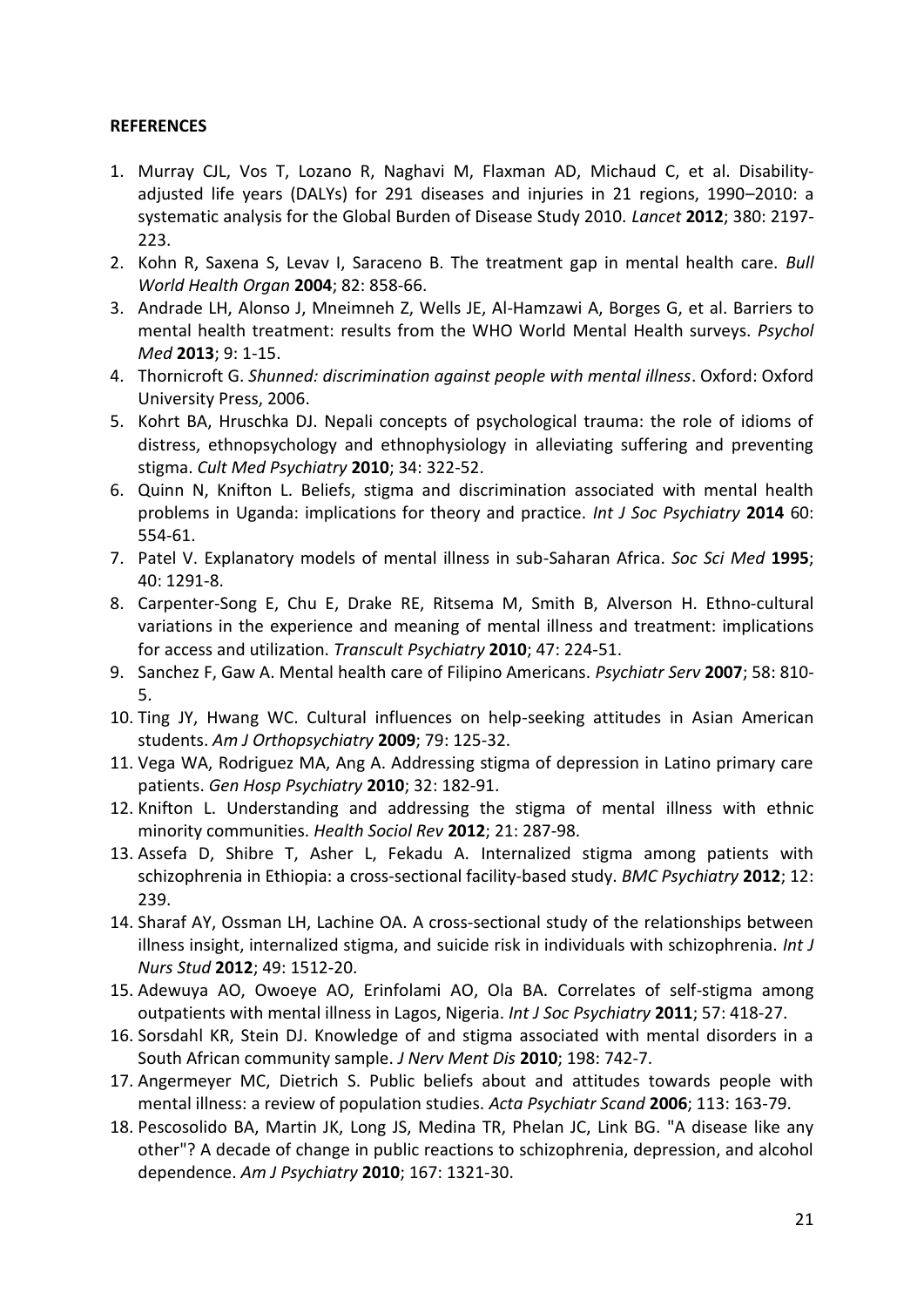- 19. Tanaka G, Inadomi H, Kikuchi Y, Ohta Y. [Evaluating community attitudes to people with](http://www.ncbi.nlm.nih.gov/pubmed/15679547)  [schizophrenia and mental disorders using a case vignette method.](http://www.ncbi.nlm.nih.gov/pubmed/15679547) *Psychiatry Clin Neurosci* **2005**; 59: 96-101.
- 20. de Toledo Piza Peluso E, de Araújo Peres C, Luís Blay S. [Public conceptions of](http://www.ncbi.nlm.nih.gov/pubmed/18500482)  [schizophrenia in urban Brazil: symptom identification and causal attributions.](http://www.ncbi.nlm.nih.gov/pubmed/18500482) *Soc Psychiatry Psychiatr Epidemiol* **2008**; 43: 792-9.
- 21. Oshodi YO, Abdulmalik J, Ola B, [James BO,](http://www.ncbi.nlm.nih.gov/pubmed?term=James%20BO%5BAuthor%5D&cauthor=true&cauthor_uid=23851703) [Bonetto C,](http://www.ncbi.nlm.nih.gov/pubmed?term=Bonetto%20C%5BAuthor%5D&cauthor=true&cauthor_uid=23851703) [Cristofalo D,](http://www.ncbi.nlm.nih.gov/pubmed?term=Cristofalo%20D%5BAuthor%5D&cauthor=true&cauthor_uid=23851703) [Van Bortel T,](http://www.ncbi.nlm.nih.gov/pubmed?term=Van%20Bortel%20T%5BAuthor%5D&cauthor=true&cauthor_uid=23851703) [Sartorius](http://www.ncbi.nlm.nih.gov/pubmed?term=Sartorius%20N%5BAuthor%5D&cauthor=true&cauthor_uid=23851703) [N,](http://www.ncbi.nlm.nih.gov/pubmed?term=Sartorius%20N%5BAuthor%5D&cauthor=true&cauthor_uid=23851703) [Thornicroft G.](http://www.ncbi.nlm.nih.gov/pubmed?term=Thornicroft%20G%5BAuthor%5D&cauthor=true&cauthor_uid=23851703) [Pattern of experienced and anticipated discrimination among](http://www.ncbi.nlm.nih.gov/pubmed/23851703) people [with depression in Nigeria: a cross-sectional study.](http://www.ncbi.nlm.nih.gov/pubmed/23851703) *Soc Psychiatry Psychiatr Epidemiol* **2014**; 49: 259-66.
- 22. Alonso J, Buron A, Rojas-Farreras, [de Graaf R,](http://www.ncbi.nlm.nih.gov/pubmed?term=de%20Graaf%20R%5BAuthor%5D&cauthor=true&cauthor_uid=19285349) [Haro JM,](http://www.ncbi.nlm.nih.gov/pubmed?term=Haro%20JM%5BAuthor%5D&cauthor=true&cauthor_uid=19285349) [de Girolamo G,](http://www.ncbi.nlm.nih.gov/pubmed?term=de%20Girolamo%20G%5BAuthor%5D&cauthor=true&cauthor_uid=19285349) [Bruffaerts R,](http://www.ncbi.nlm.nih.gov/pubmed?term=Bruffaerts%20R%5BAuthor%5D&cauthor=true&cauthor_uid=19285349) [Kovess V,](http://www.ncbi.nlm.nih.gov/pubmed?term=Kovess%20V%5BAuthor%5D&cauthor=true&cauthor_uid=19285349) [Matschinger H,](http://www.ncbi.nlm.nih.gov/pubmed?term=Matschinger%20H%5BAuthor%5D&cauthor=true&cauthor_uid=19285349) [Vilagut G;](http://www.ncbi.nlm.nih.gov/pubmed?term=Vilagut%20G%5BAuthor%5D&cauthor=true&cauthor_uid=19285349) [ESEMeD/MHEDEA 2000 Investigators.](http://www.ncbi.nlm.nih.gov/pubmed?term=ESEMeD%2FMHEDEA%202000%20Investigators%5BCorporate%20Author%5D) Perceived stigma among individuals with common mental disorders. *J Affect Disord* **2009**; 118: 180- 6.
- 23. Brohan E, Gauci D, Sartorius N, Thornicroft G. Self-stigma, empowerment and perceived discrimination among people with bipolar disorder or depression in 13 European countries: The GAMIAN–Europe study. *J Affect Disord* **2011**; 129: 56-63.
- 24. Krajewski C, Burazeri G, Brand H. Self-stigma, perceived discrimination and empowerment among people with a mental illness in six countries: Pan European stigma study. *[Psychiatry Res](http://www.ncbi.nlm.nih.gov/pubmed/?term=Krajewski+%2C+Burazeri)* **2013**; 210: 1136-46.
- 25. Lasalvia A, Zoppei S, Van Bortel T, Bonetto C, Cristofalo D, Wahlbeck K, et al. Global pattern of experienced and anticipated discrimination reported by people with major depressive disorder: a cross-sectional survey. *Lancet* **2013**, 381: 55-62.
- 26. Thornicroft G, Brohan E, Rose D, Sartorius N, Leese M. Global pattern of experienced and anticipated discrimination against people with schizophrenia: a cross-sectional survey. *Lancet* **2009**; 373: 408-15.
- 27. [Brohan E,](http://www.ncbi.nlm.nih.gov/pubmed?term=Brohan%20E%5BAuthor%5D&cauthor=true&cauthor_uid=23582210) [Clement S,](http://www.ncbi.nlm.nih.gov/pubmed?term=Clement%20S%5BAuthor%5D&cauthor=true&cauthor_uid=23582210) [Rose D,](http://www.ncbi.nlm.nih.gov/pubmed?term=Rose%20D%5BAuthor%5D&cauthor=true&cauthor_uid=23582210) [Sartorius N,](http://www.ncbi.nlm.nih.gov/pubmed?term=Sartorius%20N%5BAuthor%5D&cauthor=true&cauthor_uid=23582210) [Slade M,](http://www.ncbi.nlm.nih.gov/pubmed?term=Slade%20M%5BAuthor%5D&cauthor=true&cauthor_uid=23582210) [Thornicroft G.](http://www.ncbi.nlm.nih.gov/pubmed?term=Thornicroft%20G%5BAuthor%5D&cauthor=true&cauthor_uid=23582210) Development and psychometric evaluation of the Discrimination and Stigma Scale (DISC). *[Psychiatry Res](http://www.ncbi.nlm.nih.gov/pubmed/?term=Brohan+E%2C+Clement+S%2C+Rose+D%2C+Sartorius+N%2C+Slade+M%2C+Thornicroft+G)* **2013**; 208: 33-40.
- 28. United Nations Development Programme (UNDP). *Human Development Report 2010. The Real Wealth of Nations: Pathways to Human Development.* UNPD, New York, 2010, <http://hdr.undp.org/en/content/human-development-report-2010>
- 29. Corrigan PW, Larson JE, Rüsch N. Self-stigma and the "why try" effect: Impact on life goals and evidence-based practices. *World Psychiatry* **2009**; 8: 75-81.
- 30. [Boardman J,](http://www.ncbi.nlm.nih.gov/pubmed?term=Boardman%20J%5BAuthor%5D&cauthor=true&cauthor_uid=12777333) [Grove B,](http://www.ncbi.nlm.nih.gov/pubmed?term=Grove%20B%5BAuthor%5D&cauthor=true&cauthor_uid=12777333) [Perkins R,](http://www.ncbi.nlm.nih.gov/pubmed?term=Perkins%20R%5BAuthor%5D&cauthor=true&cauthor_uid=12777333) [Shepherd G.](http://www.ncbi.nlm.nih.gov/pubmed?term=Shepherd%20G%5BAuthor%5D&cauthor=true&cauthor_uid=12777333) Work and employment for people with psychiatric disabilities. *[Br J Psychiatry](http://www.ncbi.nlm.nih.gov/pubmed/12777333)* **2003**; 182: 467-8.
- 31. [Stuart H.](http://www.ncbi.nlm.nih.gov/pubmed?term=Stuart%20H%5BAuthor%5D&cauthor=true&cauthor_uid=16874128) Mental illness and employment discrimination. *[Curr Opin Psychiatry](http://www.ncbi.nlm.nih.gov/pubmed/16874128)* **2006**; 19: 522-6.
- 32. Warner R. *Recovery from schizophrenia: psychiatry and political economy, 3rd edition*. Brunner-Routledge, Hove and New York, **2004**.
- 33. Hofstede G. *Cultures consequences. International differences in work-related values.*  Newbury Park, CA: Sage, **1980.**
- 34. [Papadopoulos C,](http://www.ncbi.nlm.nih.gov/pubmed?term=Papadopoulos%20C%5BAuthor%5D&cauthor=true&cauthor_uid=22837106) [Foster J,](http://www.ncbi.nlm.nih.gov/pubmed?term=Foster%20J%5BAuthor%5D&cauthor=true&cauthor_uid=22837106) [Caldwell K.](http://www.ncbi.nlm.nih.gov/pubmed?term=Caldwell%20K%5BAuthor%5D&cauthor=true&cauthor_uid=22837106) 'Individualism-collectivism' as an explanatory device for mental illness stigma. *[Community Ment Health J](http://www.ncbi.nlm.nih.gov/pubmed/22837106)* **2013**; 49: 270-80.
- 35. Webber M, Corker E, Hamilton S, Weeks C, Pinfold V, Rose D, Thornicroft G, Henderson C. Discrimination against people with severe mental illness and their access to social capital: findings from the Viewpoint survey. *[Epidemiol Psychiatr Sci](http://www.ncbi.nlm.nih.gov/pubmed/?term=Webber+M%2C+Corker+E%2C+Hamilton+S%2C+Weeks+C%2C+Pinfold+V%2C+Rose+D%2C+Thornicroft+G%2C+Henderson+C)* **2014**; 23: 155-65.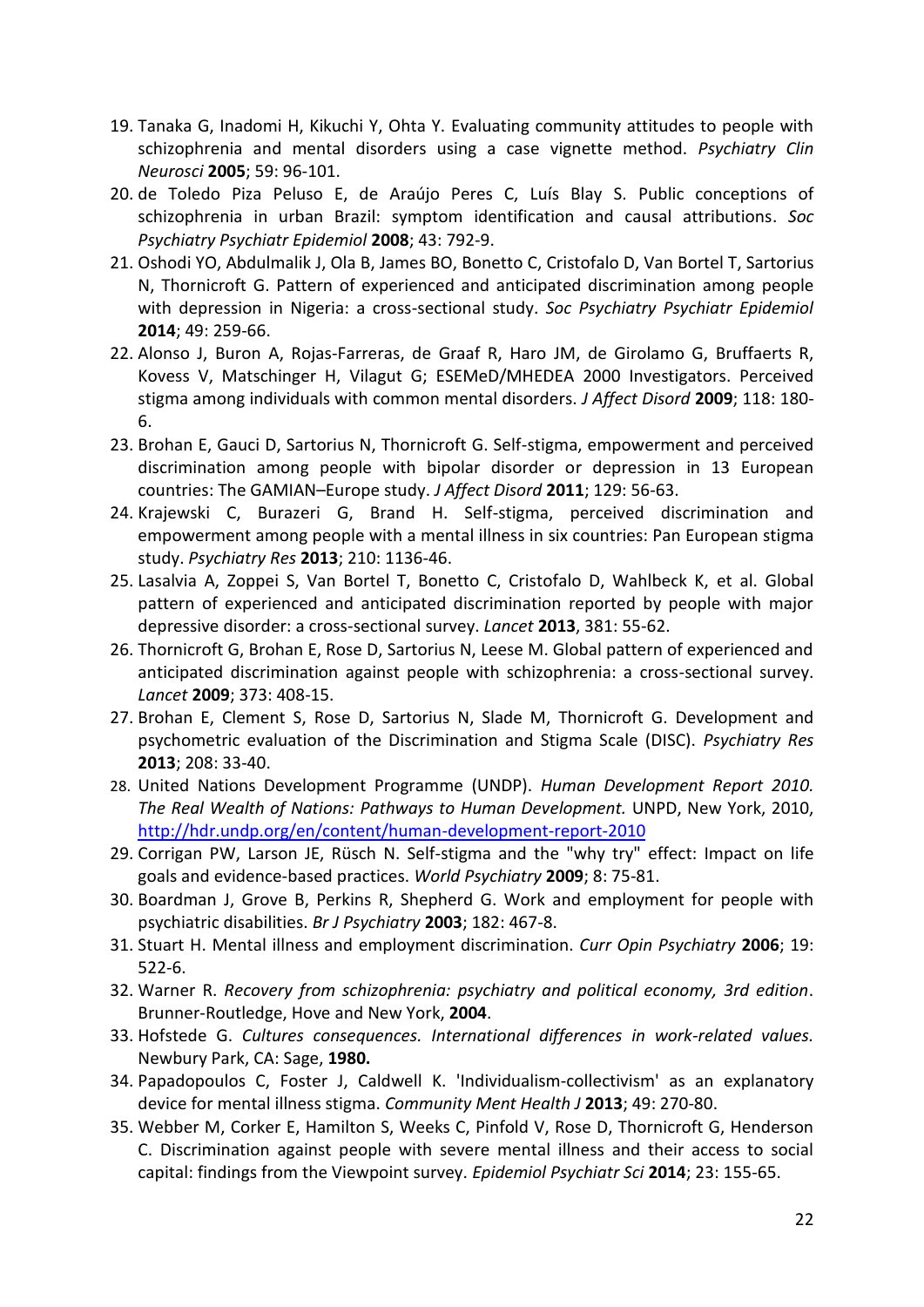- 36. Zoppei S, Lasalvia A, Bonetto C, Van Bortel T, Nyqvist F, Webber M, et al. Social capital and reported discrimination among people with depression in 15 European countries. *Soc Psychiatry Psychiatr Epidemiol* **2014**; 49:1589-98.
- 37. Burnard P, Naiyapatana W, Lloyd G. Views of mental illness and mental health care in Thailand: a report of an ethnographic study. *J Psychiatr Ment Health Nurs* **2006**; 13: 742- 9.
- 38. [Angermeyer MC,](http://www.ncbi.nlm.nih.gov/pubmed?term=Angermeyer%20MC%5BAuthor%5D&cauthor=true&cauthor_uid=24786227) [Daubmann](http://www.ncbi.nlm.nih.gov/pubmed?term=Daubmann%20A%5BAuthor%5D&cauthor=true&cauthor_uid=24786227) A, [Wegscheider K,](http://www.ncbi.nlm.nih.gov/pubmed?term=Wegscheider%20K%5BAuthor%5D&cauthor=true&cauthor_uid=24786227) [Mnich E,](http://www.ncbi.nlm.nih.gov/pubmed?term=Mnich%20E%5BAuthor%5D&cauthor=true&cauthor_uid=24786227) [Schomerus G,](http://www.ncbi.nlm.nih.gov/pubmed?term=Schomerus%20G%5BAuthor%5D&cauthor=true&cauthor_uid=24786227) [Knesebeck OV.](http://www.ncbi.nlm.nih.gov/pubmed?term=Knesebeck%20OV%5BAuthor%5D&cauthor=true&cauthor_uid=24786227) The relationship between biogenetic attributions and desire for social distance from persons with schizophrenia and major depression revisited. *[Epidemiol Psychiatr Sci](http://www.ncbi.nlm.nih.gov/pubmed/?term=Angermeyer+MC%2C+Daubmann+A%2C+Wegscheider+K%2C+Mnich+E+Schomerus+G%2C+Knesebeck+OV)* **2014**; 30: 1-7.
- 39. Read J. Why promoting biological ideology increases prejudice against people labelled 'schizophrenic'. *Australian Psychologist* **2007**; 42: 118-28.
- 40. Waxier NE. Is mental illness cured in traditional societies? A theoretical analysis. *Cult Med Psychiatry* **1977**; 1: 233-53.
- 41. Angermeyer MC, Holzinger A, Matschinger H. [Mental health literacy and attitude](http://www.ncbi.nlm.nih.gov/pubmed/19361961)  [towards people with mental illness: a trend analysis based on population surveys in the](http://www.ncbi.nlm.nih.gov/pubmed/19361961)  [eastern part of Germany.](http://www.ncbi.nlm.nih.gov/pubmed/19361961) *Eur Psychiatry* **2009**; 24: 225-32.
- 42. Pescosolido BA, Medina TR, Martin JK, Long JS. [The "backbone" of stigma: identifying the](http://www.ncbi.nlm.nih.gov/pubmed/23488508)  [global core of public prejudice associated with mental illness.](http://www.ncbi.nlm.nih.gov/pubmed/23488508) *Am J Public Health* **2013**; 103: 853-60.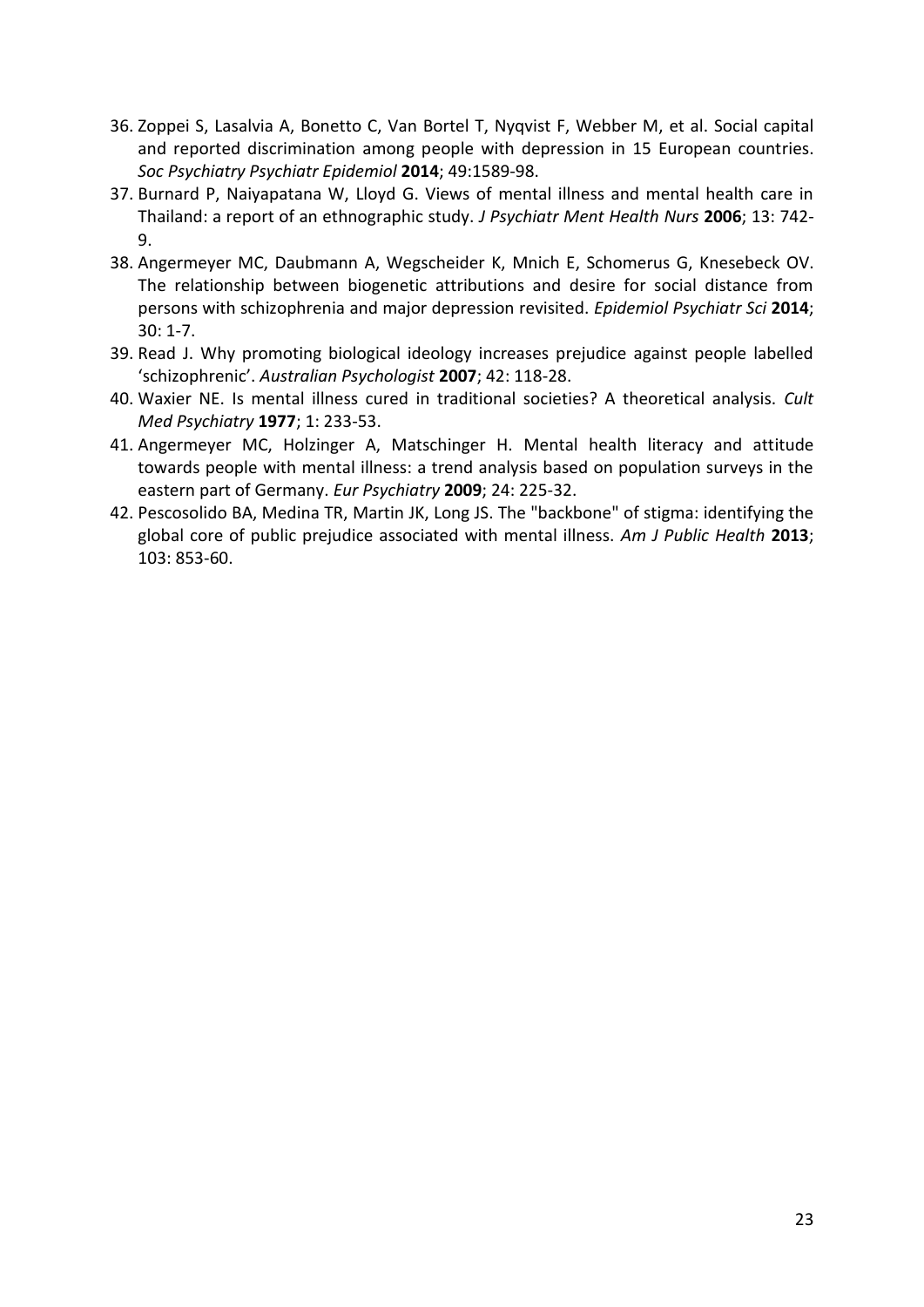|                                                                                                                            | Very high HDI<br>$(n=503)$  | <b>High HDI</b><br>$(n=314)$ | Medium/Low HDI<br>$(n=270)$ | $P^*$   |
|----------------------------------------------------------------------------------------------------------------------------|-----------------------------|------------------------------|-----------------------------|---------|
| Male, %                                                                                                                    | 34.0                        | 30.3                         | 38.5                        | 0.110   |
| Age, mean (SD)                                                                                                             | 47.2 (15.3)                 | 45.3 (14.6)                  | 39.8 (14.0)                 | < 0.001 |
| Lower education, %                                                                                                         | 44.1                        | 35.1                         | 55.0                        | < 0.001 |
| Marital status, %<br>married / cohabiting<br>single<br>widowed / separated / divorced                                      | 44.4<br>30.5<br>25.1        | 51.6<br>24.0<br>24.4         | 59.0<br>26.1<br>14.9        | 0.001   |
| Employment <sup>§</sup> , %<br>full-time / part-time<br>volunteer / sheltered / at home<br>unemployed / student<br>retired | 39.2<br>4.4<br>36.5<br>19.9 | 39.9<br>8.6<br>33.9<br>17.6  | 40.5<br>22.7<br>31.5<br>5.3 | < 0.001 |
| Yrs since first MH contact, mean (SD)                                                                                      | 11.7(12.2)                  | 9.2(9.4)                     | 6.4(8.7)                    | < 0.001 |
| Outpatient MH care, %                                                                                                      | 87.2                        | 82.6                         | 84.3                        | 0.185   |
| Advantage to have a diagnosis of MDD as an<br>explanation for one's own MH problems, %                                     | 80.8                        | 79.0                         | 78.6                        | 0.737   |
| Lifetime depressive episodes $\geq 6$ , %                                                                                  | 41.4                        | 30.0                         | 25.0                        | < 0.001 |
| Ever psychiatric admission, %                                                                                              | 41.2                        | 42.4                         | 27.2                        | < 0.001 |

**Table 1.** Socio-demographic and illness-related characteristics of the overall sample stratified by country groups (Very high HDI, High HDI, Medium/Low HDI) (n=1087)

\* Chi-square for percentages and Kruskal-Wallis for means (SDs)

 $§$  The original 11 categories were collapsed by distinguishing participants who: work and are paid, work but are not paid, do not work, and are retired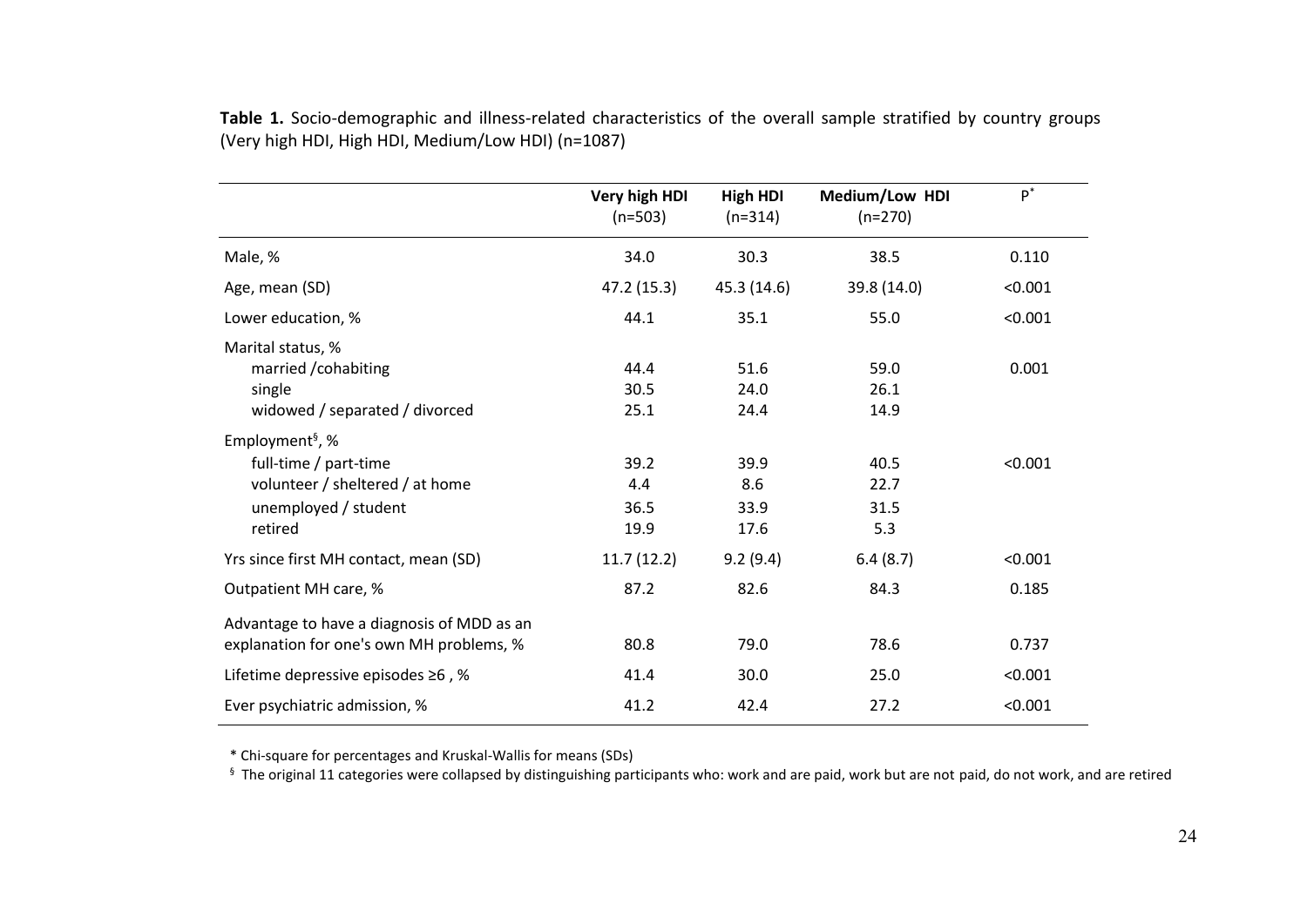

**Figure 1a**. *Experienced discrimination [number of items (range 0-21) in which participants reported a disadvantage]*



**Figure 1b.** *Anticipated discrimination [number of items (range 0-4) in which participants reported a disadvantage]*

Very high HDI Nedium/Low HDI High HDI High HDI Medium/Low HDI

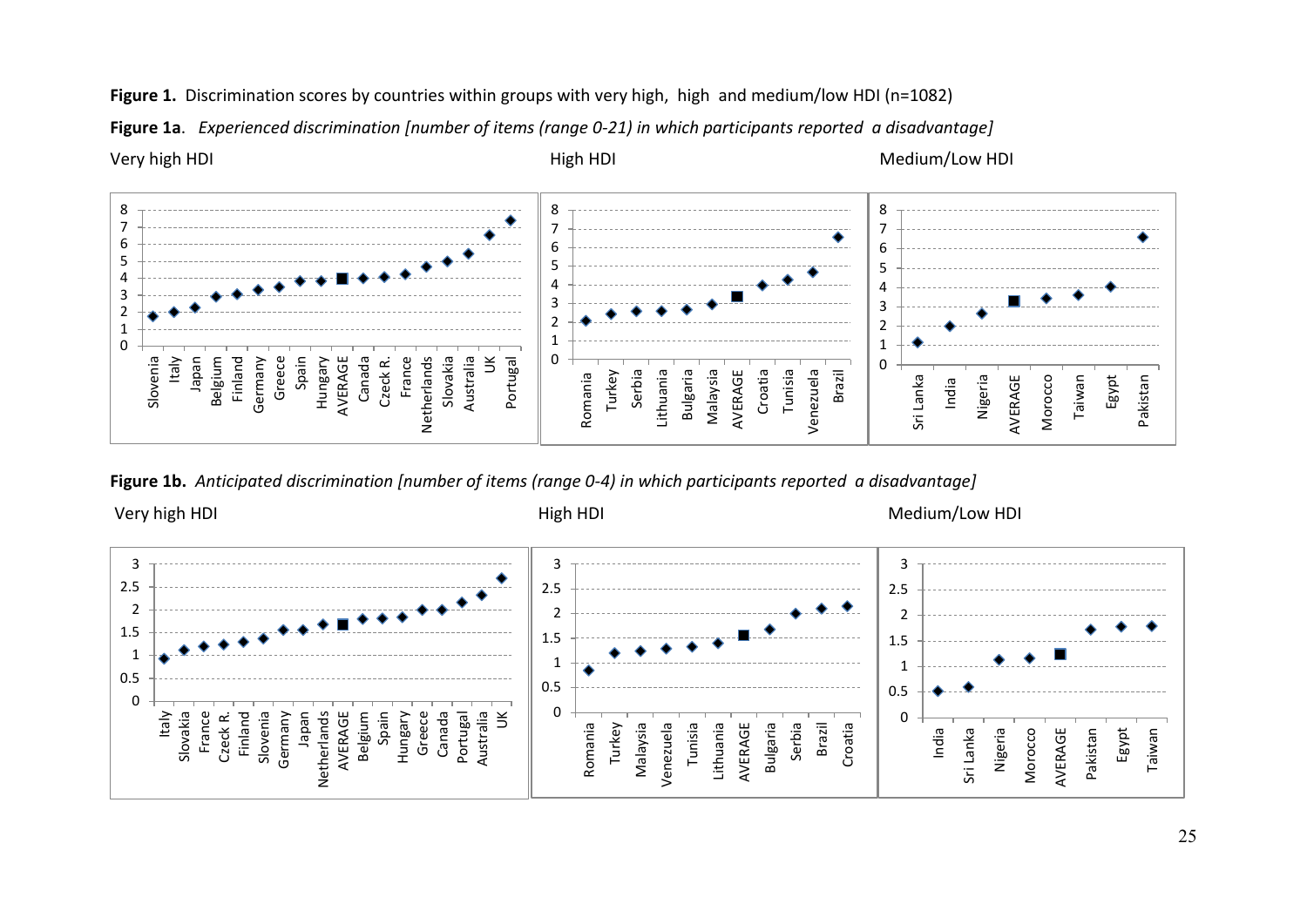**Table 2.** Comparison of percentages of participants with MDD reporting discrimination in the various DISC-12 items by country groups (Very high HDI, High HDI, Medium/Low HDI) (DIS = discriminated; NA= not applicable)

|                                            | Very high HDI |           | <b>High HDI</b> |           | Medium/Low HDI |           | P          |
|--------------------------------------------|---------------|-----------|-----------------|-----------|----------------|-----------|------------|
|                                            | DIS (%)       | NA (%)    | DIS (%)         | NA (%)    | DIS (%)        | NA (%)    | Chi-square |
| <b>Experienced discrimination (n=1082)</b> |               | $n = 501$ |                 | $n = 312$ |                | $n = 269$ |            |
| Making or keeping friends                  | 41.1          | 6.2       | 30.4            | 7.3       | 27.8           | 1.9       | < 0.001    |
| Neighbourhood                              | 17.2          | 29.6      | 23.2            | 12.7      | 17.8           | 1.5       | 0.116      |
| Dating or intimate relationships           | 32.5          | 29.6      | 27.3            | 59.6      | 28.0           | 18.9      | 0.348      |
| Housing                                    | 13.2          | 36.2      | 14.0            | 35.7      | 13.9           | 17.0      | 0.953      |
| Education                                  | 22.7          | 44.3      | 18.6            | 44.6      | 19.5           | 25.6      | 0.511      |
| Marriage or divorce                        | 38.9          | 35.4      | 30.6            | 28.3      | 31.2           | 23.7      | 0.081      |
| Family                                     | 44.4          | 2.4       | 43.8            | 1.9       | 30.0           | 0.7       | < 0.001    |
| Finding a job                              | 27.5          | 46.1      | 23.8            | 45.9      | 16.5           | 29.6      | 0.022      |
| Keeping a job                              | 34.5          | 29.8      | 31.1            | 32.8      | 26.0           | 36.7      | 0.150      |
| Public transport                           | 7.7           | 21.9      | 6.4             | 24.5      | 8.8            | 11.1      | 0.607      |
| Welfare benefits or disability pensions    | 27.8          | 50.1      | 18.0            | 48.1      | 9.4            | 67.8      | 0.001      |
| Religious practices                        | 7.2           | 39.0      | 2.7             | 27.1      | 10.1           | 4.4       | 0.005      |
| Social life                                | 23.1          | 9.9       | 17.0            | 18.8      | 19.7           | 1.5       | 0.149      |
| Police                                     | 11.1          | 40.4      | 5.4             | 28.7      | 9.6            | 22.6      | 0.073      |
| Physical health problems                   | 23.1          | 6.6       | 15.1            | 4.1       | 11.8           | 2.6       | < 0.001    |
| Mental health staff                        | 26.0          | 3.6       | 16.8            | 1.0       | 12.5           | 1.5       | < 0.001    |
| Personal privacy                           | 14.3          | 3.4       | 20.7            | 5.4       | 19.4           | 2.2       | 0.044      |
| Personal safety and security               | 24.2          | 7.6       | 19.6            | 1.9       | 21.9           | 1.5       | 0.323      |
| Starting a family or having children       | 16.8          | 59.4      | 17.0            | 50.6      | 12.7           | 32.6      | 0.446      |
| Role as a parent                           | 26.5          | 46.1      | 18.4            | 35.4      | 14.2           | 28.9      | 0.004      |
| Avoided or shunned by people               | 40.7          | 2.2       | 34.1            | 5.1       | 25.4           | 1.5       | < 0.001    |
| Anticipated discrimination (n=1080)        |               | $n = 501$ |                 | $n = 310$ |                | $n = 269$ |            |
| Applying for a job                         | 48.2          | 38.6      | 40.6            | 35.0      | 27.2           | 27.4      | < 0.001    |
| Applying for education or training         | 35.2          | 33.0      | 33.7            | 35.7      | 23.3           | 33.0      | 0.019      |
| Close personal relationship                | 47.5          | 10.5      | 43.2            | 10.8      | 30.4           | 11.5      | < 0.001    |
| Concealed or hidden MH problems            | 77.7          | 0.8       | 69.0            | 0.6       | 62.4           | 1.1       | < 0.001    |

DIS was obtained by combining discrimination categories 1, 2, 3 for each item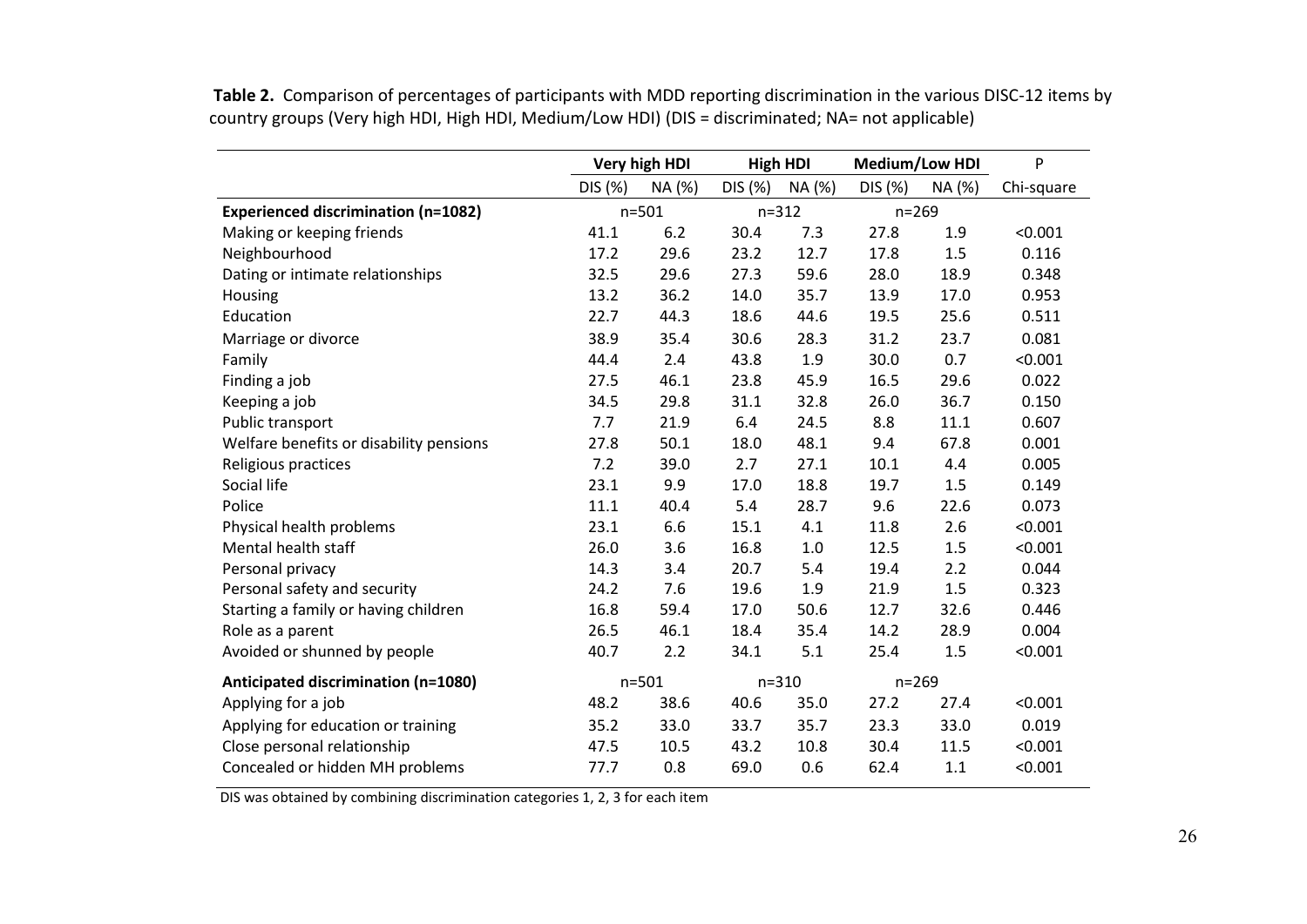Table 3. Multilevel negative binomial regression models for experienced discrimination (overall sample n=1082). Only independent variables significantly associated (p<0.05) with the dependent variable in the univariable models were introduced in the multivariable models

|                                             | <b>M0: Variance</b>  |         | M1: M0+Patient-level |         | M2: M1+Country-level   |         |
|---------------------------------------------|----------------------|---------|----------------------|---------|------------------------|---------|
|                                             | <b>Components</b>    |         | characteristics      |         | <b>Characteristics</b> |         |
|                                             | <b>Estimate (SE)</b> | p-value | <b>Estimate (SE)</b> | p-value | <b>Estimate (SE)</b>   | p-value |
| <b>Fixed effects</b>                        |                      |         |                      |         |                        |         |
| Intercept                                   | 1.25(0.07)           | 0.000   | 0.88(0.16)           | 0.000   | 0.90(0.18)             | < 0.001 |
| <b>Patient level characteristics</b>        |                      |         |                      |         |                        |         |
| Anticipated discrimination                  |                      |         | 0.29(0.03)           | 0.000   | 0.29(0.03)             | < 0.001 |
| Age                                         |                      |         | $-0.01(0.00)$        | 0.001   | $-0.01(0.00)$          | 0.001   |
| Advantage to have a diagnosis of MDD        |                      |         | 0.07(0.08)           | 0.399   | 0.06(0.08)             | 0.405   |
| Ever admitted for psychiatric treatment     |                      |         | 0.32(0.07)           | 0.000   | 0.32(0.07)             | < 0.001 |
| Six or more lifetime episodes of depression |                      |         | 0.23(0.07)           | 0.001   | 0.23(0.07)             | 0.001   |
| Marital status                              |                      |         |                      |         |                        |         |
| Married or co-habiting                      |                      |         | Ref                  |         | Ref                    |         |
| Single or no co-habiting partner            |                      |         | 0.01(0.08)           | 0.970   | 0.01(0.08)             | 0.984   |
| Widowed, separated or divorced              |                      |         | 0.16(0.08)           | 0.043   | 0.17(0.08)             | 0.042   |
| Low education [up to secondary $(≤16$ yrs)] |                      |         | $-0.08(0.07)$        | 0.255   | $-0.08(0.07)$          | 0.230   |
| Working condition                           |                      |         |                      |         |                        |         |
| Full-time or part-time                      |                      |         | Ref                  |         | Ref                    |         |
| Volunteer, sheltered or at home             |                      |         | 0.26(0.11)           | 0.020   | 0.26(0.11)             | 0.021   |
| Unemployed or a student                     |                      |         | 0.14(0.07)           | 0.048   | 0.14(0.07)             | 0.048   |
| Retired                                     |                      |         | $-0.10(0.12)$        | 0.410   | $-0.10(0.12)$          | 0.420   |
| <b>Country level characteristics</b>        |                      |         |                      |         |                        |         |
| Human Development Index                     |                      |         |                      |         |                        |         |
| Very high HDI                               |                      |         |                      |         | Ref                    |         |
| High HDI                                    |                      |         |                      |         | $-0.10(0.15)$          | 0.531   |
| Medium/Low HDI                              |                      |         |                      |         | 0.01(0.17)             | 0.941   |
| <b>Random effect variances</b>              |                      |         |                      |         |                        |         |
| Country level                               | 0.13(0.04)           |         | 0.09(0.03)           |         | 0.09(0.03)             |         |
| Proportion reduction in variance estimates  |                      |         | 30.8%                |         | 30.8%                  |         |
| compared to intercept only model            |                      |         |                      |         |                        |         |
| LR test                                     | 87.44                | 0.000   | 42.07                | 0.000   | 37.81                  | < 0.001 |